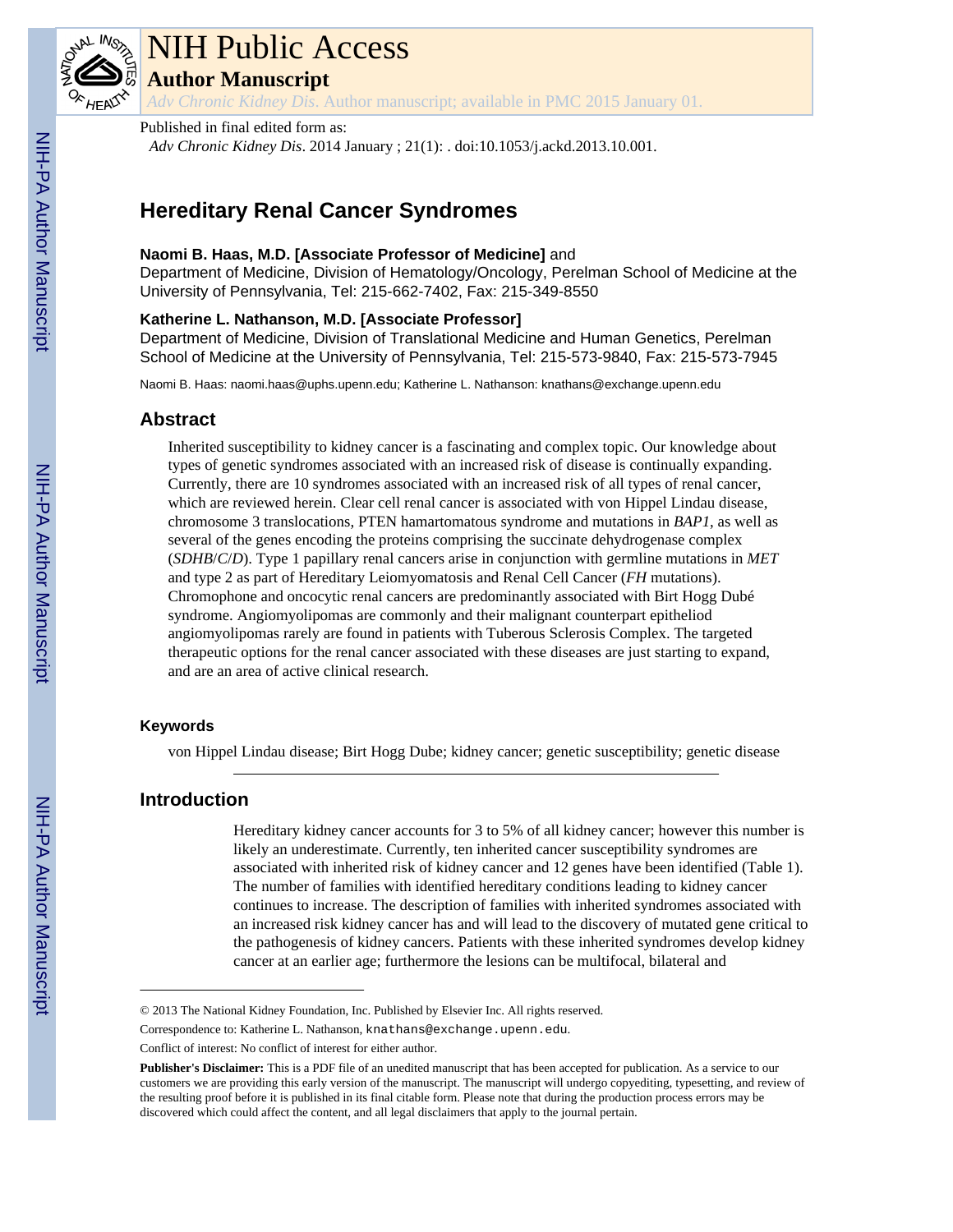heterogeneous. Herein, we describe the most prevalent of these syndromes. Many of the gene identified through the study of familial renal cancer have also proven to be important in sporadic rneal cancers with von Hippel Lindau disease (VHL) being the exemplar of this paradigm. The recent Cancer Genome Atlas and other massively parallel sequencing studies will no doubt raise our awareness of other processes important to causality and aggressive behavior, related to the inherited genetics of kidney cancer.

# **von Hippel Lindau (vHL) Disease**

Patients with this autosomal dominant cancer susceptibility syndrome can present with a wide spectrum of hemangioblastomas of the brain, spine and retina, pancreatic and renal cysts and neuroendocrine tumors, endolympatic sac tumors and pheochromocytomas. Some but not all patients develop clear cell renal cancer presenting as bilateral and sometimes hundreds of lesions within the kidney.

The first patients with this syndrome were described in 1860 and it recognized as a familial by Von Hippel some thirty years later; Lindau recognized that the retinal lesions were part of a larger heritable syndrome that affected the central nervous system.1,2 In 1993, the (loss of) gene responsible for these families and von Hippel-Lindau disease (vHL), *VHL*, was found through the study of multiple case families to be located at  $3p25-26$ .<sup>3–6</sup>

In vHL disease, there is significant variation in phenotype, which had been observed prior to gene identification.<sup>7</sup> Subsequent to the identification of the vHL gene, a strong genotypephenotype correlation was seen with mutational type predictive of disease.<sup>8</sup> Patients with type 1 mutations (in general, truncating mutations) have a decreased incidence of pheochromocytoma as compared to those with type 2 mutations (in general, missense mutations).<sup>9–12</sup> Families with type 2 mutations have either a high (type 2A) or low risk of ccRCC (type 2B); type 2C families only develop pheochromocytoma. Type 2A disease is associated with the "Black Forest' founder mutation (Tyr98His) originating from southwestern Germany, which is commonly found in the 'Pennsylvania Dutch' population.<sup>13</sup>

vHL occurs in all ethnic groups at a rate of 1 in 35,000 people.14 Ninety percent of people with vHL will manifest disease findings by age  $65$ .<sup>15</sup> Genetic testing for mutations in *VHL*, which includes screening for point mutations as well as large deletions, detects nearly 100% of individuals with vHL disease.<sup>16</sup> Twenty to twenty-five percent of patients are the first person in their families to develop vHL disease. There have been several case reports of mosaicism for a *VHL* mutation identified in parents when children were diagnosed with vHL.17,18 Gondal mosaicism, which more than one children have vHL, without either parent being affected also has been observed (Nathanson, unpublished).

The *VHL* gene is a classic tumor suppressor and loss of the wild type allele is found in hemangioblastomas, pancreatic neuroendocrine tumors, renal cysts and clear cell renal cancer from patients with vHL.19–22 The wild type allele of *VHL* is lost consistently in renal cysts in vHL pateints, suggesting that loss of that allele is an important initiating event in tumorigenesis.<sup>22</sup> pVHL (VHL protein) contains two functional domains, the α- and βdomain, which are involved in binding to elongin C and pVHL substrates, respectively.<sup>23–26</sup> *VHL* encodes an E3 ligase the major substrate of which are the hypoxia-inducible factors (HIFs), transcription factors that regulate a broad program of hypoxia-responsive genes including vascular endothelial growth factor (VEGF).27 Inactivation of *VHL* results in upregulation of hypoxia inducible factor (HIF)-1α and -2α, which drive angiogenesis and proliferation, and in addition, have profound effects on energy metabolism.<sup>28</sup> *VHL* is mutated not only in inherited ccRCC, but also in most sporadic ccRCCs with both copies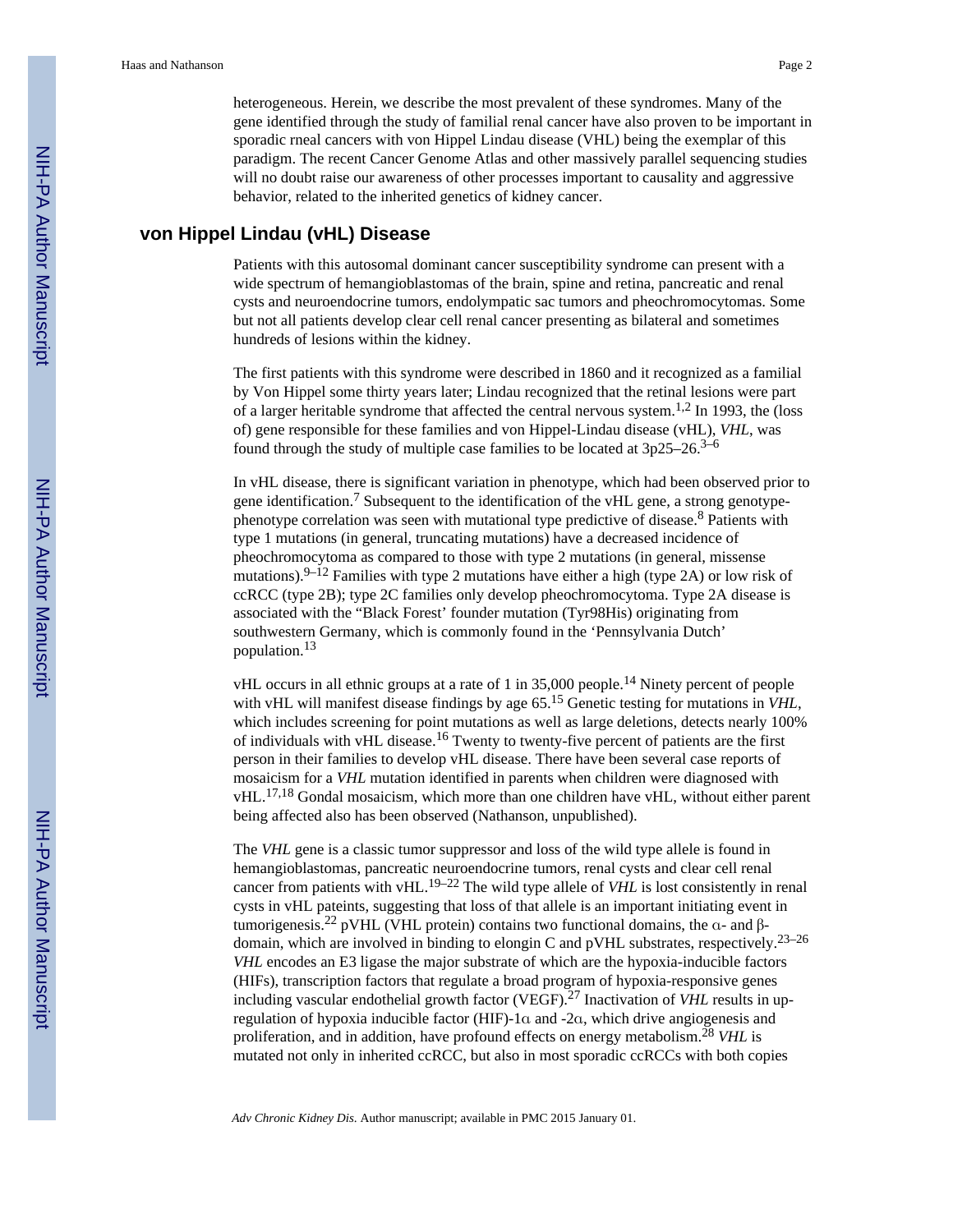lost in 86% and genetic or epigenetic changes found in 96%.<sup>29</sup> Studies by our group at Penn further identified two subgroups of VHL-inactivated clear cell cancers, one with a HIF-1α and -2α driven genotype, and another with a HIF-2α dominant genotype.<sup>30,31</sup> The HIF-2α genotype is associated with a c-myc-driven metabolic pathway and upregulation of DNA damage response, specifically double strand break repair. Discovery and characterization of the VHL pathway has been critical to the development of drug therapies for sporadic clear cell renal carcinoma.

Frameshift and nonsense mutations in *VHL* are associated with a high penetrance of clear cell renal cancer, with risk at age 50 of 70%.<sup>9</sup> Full and partial gene deletions of *VHL* confer a lower risk, at age 50 of 40%. As discussed above, type 2A missense mutations also confer a high risk of renal cancer, whereas other missense mutations, types 2B and 2C, do not appear to be associated with renal cancer.<sup>32</sup> Type 2B mutations have been characterized as 'deep missense' mutations, meaning they are buried within the core of the protein when it is normally folded.<sup>33</sup> Type 2B mutations impair binding of Elongin C to pVHL, while 2A do not impair binding but are within the HIF-binding site  $(β$ -domain).<sup>34</sup> Knauth et al. showed that *VHL* 2A mutations had higher stability and higher ubiquitin ligase activity in respect to HIF1α, as compared to 2B mutations.35 Li et al. demonstrated that 2A mutations retain their ability to regulate HIF1 $\alpha$  and HIF2 $\alpha$ .<sup>33</sup> In contrast, 2A mutations have associated with the retention of HIF2α activity and increased growth in contrast to 2B mutations. These data implicate a biological difference accounting for the variability risk of renal cancer associated with different types of renal cancer.

#### **Treatment of vHL**

Increased awareness of this disease has led to earlier diagnosis and intervention. Familial genetic screening, routine imaging, and an aggressive surgical approach to kidney tumors in early stage disease can help prolong quality of life with low morbidity. As these patients present with multifocal disease at an early age and the tumors vary in aggressiveness, every effort should be made to preserve renal function through nephron sparing approaches (partial nephrectomy, thermal ablative therapies, or observation) in these patients with disease limited to the kidneys. However, in patients with locally advanced disease, the likelihood of recurrent disease and end-stage renal disease is much higher, and thus bilateral resection of the kidneys followed by renal transplantation is a more accepted approach.<sup>36</sup> In contemporary series, 85–90% of vHL patients now are diagnosed with renal masses less than 6 cm, and only 11% of patients have progressed to distant metastases.<sup>37</sup> Given the low reported rate of metastasis among patient with sporadic renal cortical neoplasms less than three cm in size, investigators have adopted a policy of initial observation for tumors less than 3 cm in size and immediate intervention for lesions greater than 3 cm in vHL patients. Over a follow-up of 5 years, Walther et al. reported no evidence of metastatic disease progression and no need for renal transplantation or dialysis among 52 patients with tumors less than 3 cm at diagnosis. In contrast, distant metastases developed in 11 of 44 patients (25%) with lesions greater than 3 cm in size, including 3 of 27 patients (11%) with lesions between 3 and 6 cm.37 In an update of this series, Duffey et al. confirmed the safety of this approach.38 Over a median follow-up of 41 months, all 108 patients with lesions less than 3 cm remained free of distant metastases, all avoided renal transplantation and dialysis, 37 (34%) remained on observation without intervention and 104 (96%) retained both kidneys. Of the 71 patients (66%) that required intervention for interval growth of lesions  $> 3$  cm, an average of 1.7 procedures per patient was performed and 97% of these were nephronsparing (partial nephrectomy or percutaneous ablative procedures). In contrast, of the 63 patients with lesions greater than 3 cm who underwent treatment for renal tumors, a nephron-sparing approach was successfully employed in only 68% of instances and only 34 patients (54%) retained both kidneys at their last follow-up.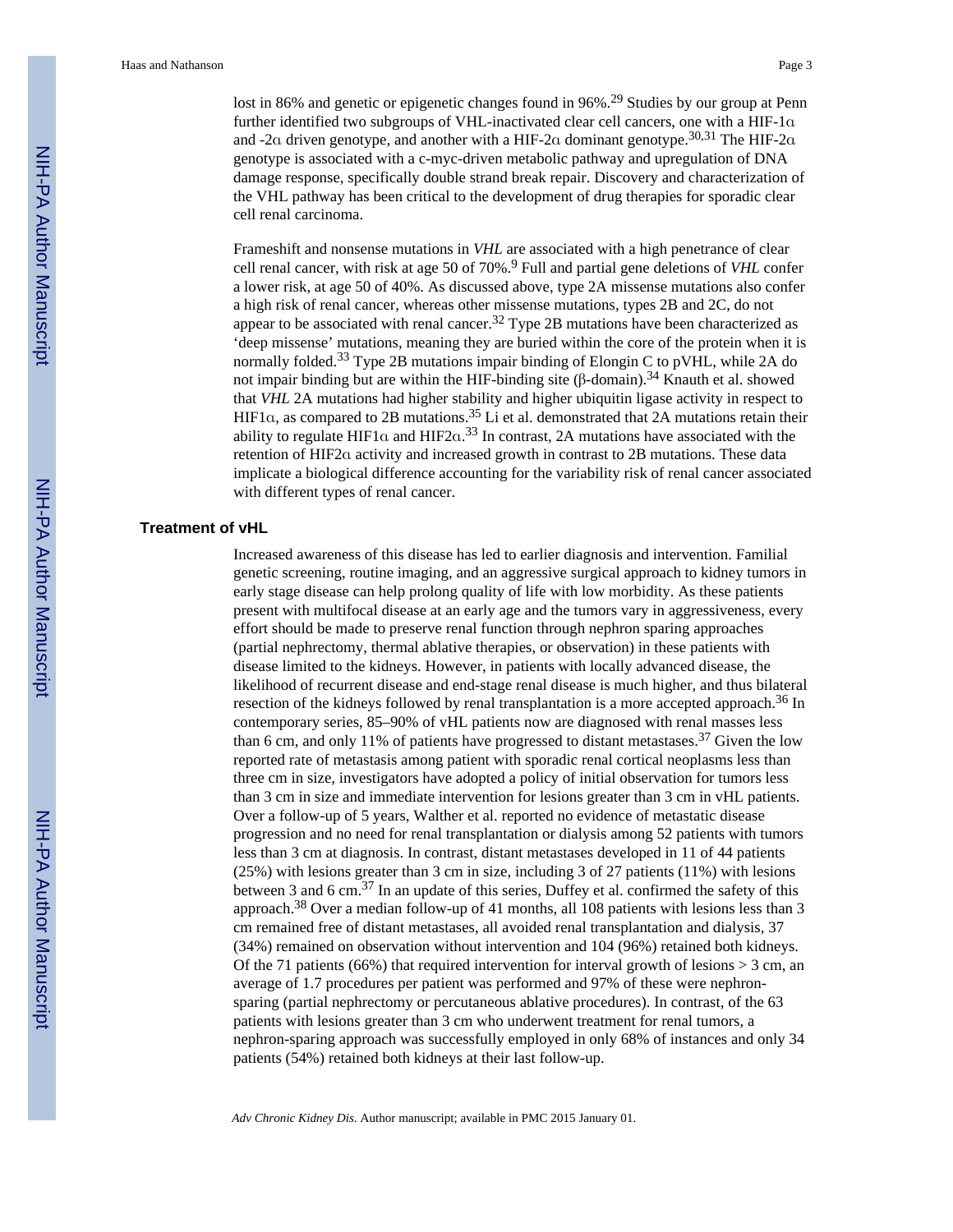#### **Clinical trials in VHL mutant disease**

The studies of *VHL* mutational status as a prognostic marker in advanced sporadic RCC have been inconsistent. Choueiri et al. examined *VHL* status as a predictive biomarker in 123 patients treated with a variety of VEGF-inhibitors suggested that loss of function mutations in *VHL* were associated with treatment response.<sup>39</sup> There are ongoing clinical trials using the current VEGF-tyrosine kinase inhibitors specifically in patients with vHL [\(http://www.clinicaltrials.gov](http://www.clinicaltrials.gov)). As these patients often have hemangioblastomas in extrarenal sites, the goals of these therapies are to control malignant disease but also to temper symptoms from hemangioblastomas. Thus the dose of agent and the duration of therapy as well as tolerability are important issues.

Other trials specific to *VHL* mutation in sporadic clear cell RCC are ongoing. Recently, a pilot study was conducted testing the feasibility of vaccinating advanced RCC patients with the corresponding mutant VHL peptides.40 A mutant VHL peptide vaccine was administered to six patients with *VHL* mutant RCC. Four out of five evaluable patients (80%) generated specific immune responses against the corresponding mutant VHL peptides. The vaccine was well tolerated. No grade III or IV toxicities occurred. The median overall survival (OS) and median progression-free survival (PFS) were 30.5 and 6.5 months, respectively.

Additionally, since the *VHL* gene is functionally lost through hypermethylation in up to 19% of sporadic ccRCC cases, re-expressing VHL silenced by methylation in ccRCC cells, using a hypo-methylating agent, may be an approach to treatment in patients with this type of cancer. A pilot experiment was conducted in mouse xenografts using two hypo-methylating agents to re-express VHL in cell culture and in mice bearing human ccRCC and evaluate the effects of re-expressed VHL in these models.41 Real-time reverse transcription-PCR was used to evaluate the ability of zebularine and 5-aza-2′-deoxycytidine (5-aza-dCyd) to reexpress VHL in four ccRCC cell lines with documented VHL gene silencing through hypermethylation as well as in vHL methylated ccRCC xenografted tumors. 5-Aza-dCyd was able to re-express VHL in our cell lines both in culture and in xenografted murine tumors. Well described phenotypic changes of VHL expression including decreased invasiveness into Matrigel, and decreased vascular endothelial growth factor and glucose transporter-1 expression were observed in the treated lines. VHL methylated ccRCC xenografted tumors were significantly reduced in size in mice treated with 5-aza-dCyd. Mice bearing nonmethylated but *VHL*-mutated tumors showed no tumor shrinkage with 5-azadCyd treatment.

# **Hereditary papillary renal cancer**

#### **Hereditary papillary renal cell carcinoma (type 1 papillary)**

Hereditary papillary renal cell carcinoma (HPRCC) is an autosomal dominant syndrome characterized by multifocal, bilateral type I papillary renal cell carcinomas.  $42,43$  Mutations of the *MET* gene on 7q31 have been causally associated with HPRCC,<sup>44–48</sup> but *MET* is mutated in less than 10% of sporadic type papillary renal cancers. Families with inherited mutations in *MET* leading to multi-focal papillary renal cancer (type 1) are quite rare, much more so than vHL, and most of the other described inherited renal cancer syndromes, including HLRCC and BHD.

#### **Hereditary leiomyomatosis and renal cell cancer (type 2 papillary)**

Hereditary leiomyomatosis and renal cell cancer (HLRCC) is an autosomal cancer susceptibility syndrome characterized by the development of cutaneous and uterine leiomyomas and renal cancer.49,50 Papillary type 2 renal cancer is the pathological type most commonly associated with HLRCC, and tends to have an early age of onset, be high grade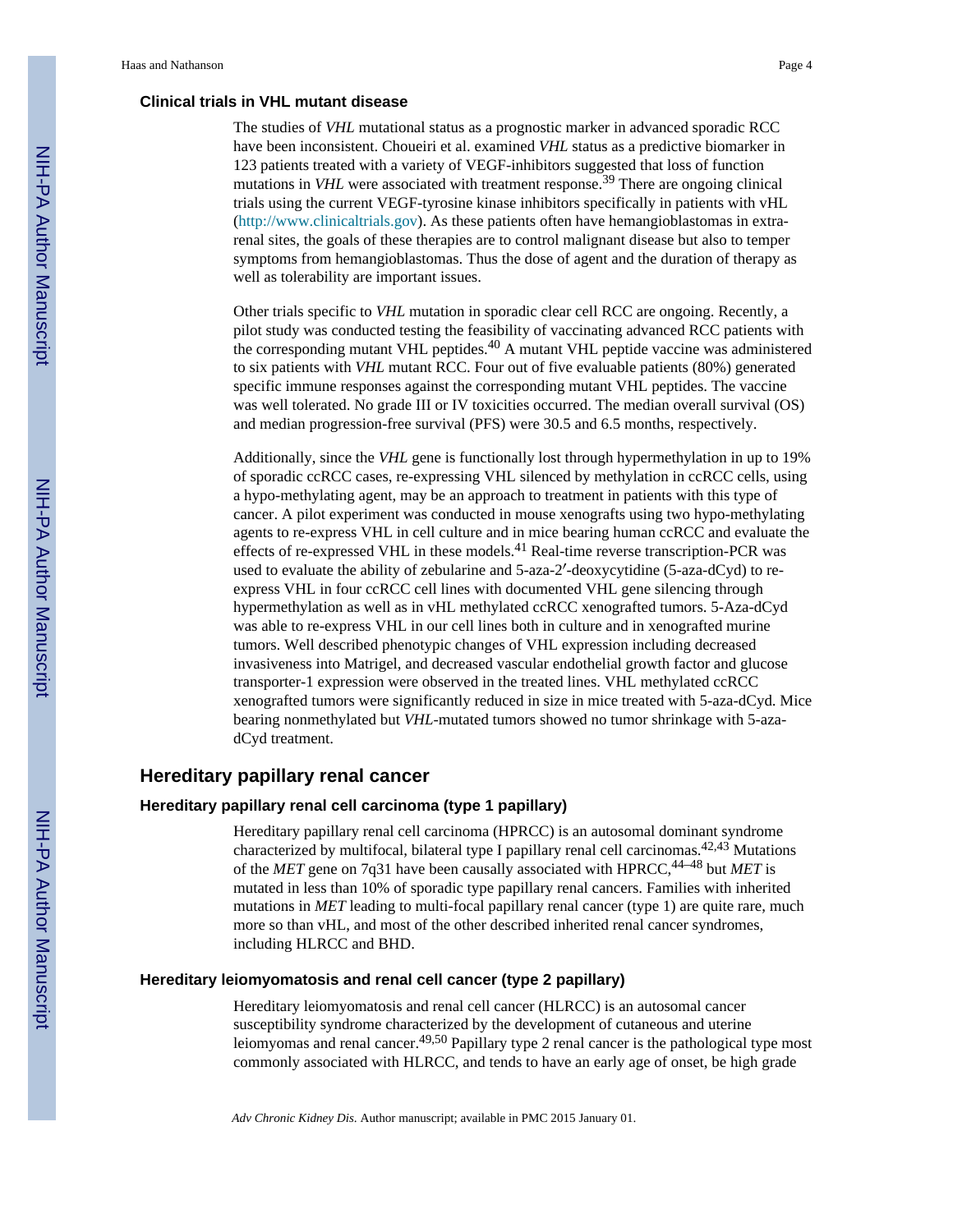and have an aggressive course.<sup>51</sup> The mean age of renal cancer diagnosis is 40, but metastatic renal cancer can present in the teens. Other types of renal cancers also can occur, including collecting duct and clear cell cancers.50,52,53 Independent of underlying architecture, cells in the renal cancers associated with HLRCC have a characteristic pathological appearance with large nuclei with inclusion-like orangiophilic or eosinophilic nucleoi surrounded by a clear halo, which can be recognized by knowledgeable pathologists.<sup>51</sup>

The gene fumarate hydratase (*FH*), which encodes the enzyme which converts fumarate to malate in the Kreb's cycle, is mutated in HLRCC.<sup>53,54</sup> All types of point mutations have been reported, with missense mutations by far the most predominant (57%; 191/337) in the *FH* mutation database (http://chromium.liacs.nl/lovd sdh/home.php?select\_db=FH).<sup>55</sup> The lower fumarate hydratase enzymatic activity found in affected patients has been proposed as a method for screening of family members, however genetic testing remains a more efficient method to detect affected individuals.<sup>56</sup>

Intrafamilial heterogeneity has been observed in multiple cases, despite similar decreases in FH activity.<sup>57</sup> The penetrance for the complete phenotypic manifestations of HLRCC has yet to be fully defined, although similarly to many cancer susceptibility syndromes, as more families are tested, individuals with mutations but no manifestations of disease have been identified. No modifiers of penetrance have yet been identified.<sup>58</sup>

The mutated FH gene behaves as a tumor suppressor gene, as loss of the wild type allele is observed in renal cancer from individuals with *FH* mutations. Patients with biallelic mutations (homozygous or compound heterozygotes) develop Fumarate Hydratase Deficiency (FHD) characterized by fumaric aciduria, progressive encephalopathy, hypotonia, failure to thrive and seizures.<sup>59–62</sup> These patients usually do not survive beyond the first few months of life, although some more mildly affected individuals have been described.<sup>63,64</sup> Relatives with only one mutation, can go on to develop papillary type 2 renal cancer. Mutations have not been observed in sporadic RCC, but in part the lack of observation may arise due to the limited number of papillary type 2 tumors included in the screening series.<sup>57</sup>

In renal cancers with fumarate hydratase mutations, HIF accumulation increases when high levels of fumarate inhibit the HIF proline hydoxylases and increased transcription of downstream targets.65 The perturbation of metabolic intermediates has the potential to alter function of several other 2-oxoglutarate-dependent enzymes including a family of histoneregulating demethylases that have in common a jumonji-C domain, several of which have been linked to kidney cancer. This metabolic-epigenetic link is of high interest, given the newly recognized epigenetic findings in renal cell carcinoma. Two studies have demonstrated that FH loss results on activation of Nrf2-dependent activation of antioxidant pathways.<sup>66,67</sup> NRF2, a transcription factor, is a key regulator of the antioxidant response, with multiple target genes that contain NRF2 response elements.<sup>68</sup> Cellular levels of NRF2 are regulated by KEAP1 (Kelch-like ECH-associated protein 1), which is the substrate recognition subunit of a Cul3-based E3 ubiquitin ligase. Through tandem mass spectrometry, Ooi et al. and Adam et al. showed that fumarate modifies critical cysteine residues (Cys155 and Cys288) within KEAP1, so that it is unable to bind to NRF2 and target it for degradation.<sup>66,67</sup> Upregulation of NRF2 may be an alternative pathway, other than through 'pseudohypoxia', which may lead to FH-deficient associated tumorigenesis, although the exact mechanism remains to be elucidated. Additionally, diminished AMPK is found in FH deficient renal cancer, which facilitates increased fatty acid and protein biosynthesis, as decreased iron and increased HIF-1α levels.<sup>69</sup>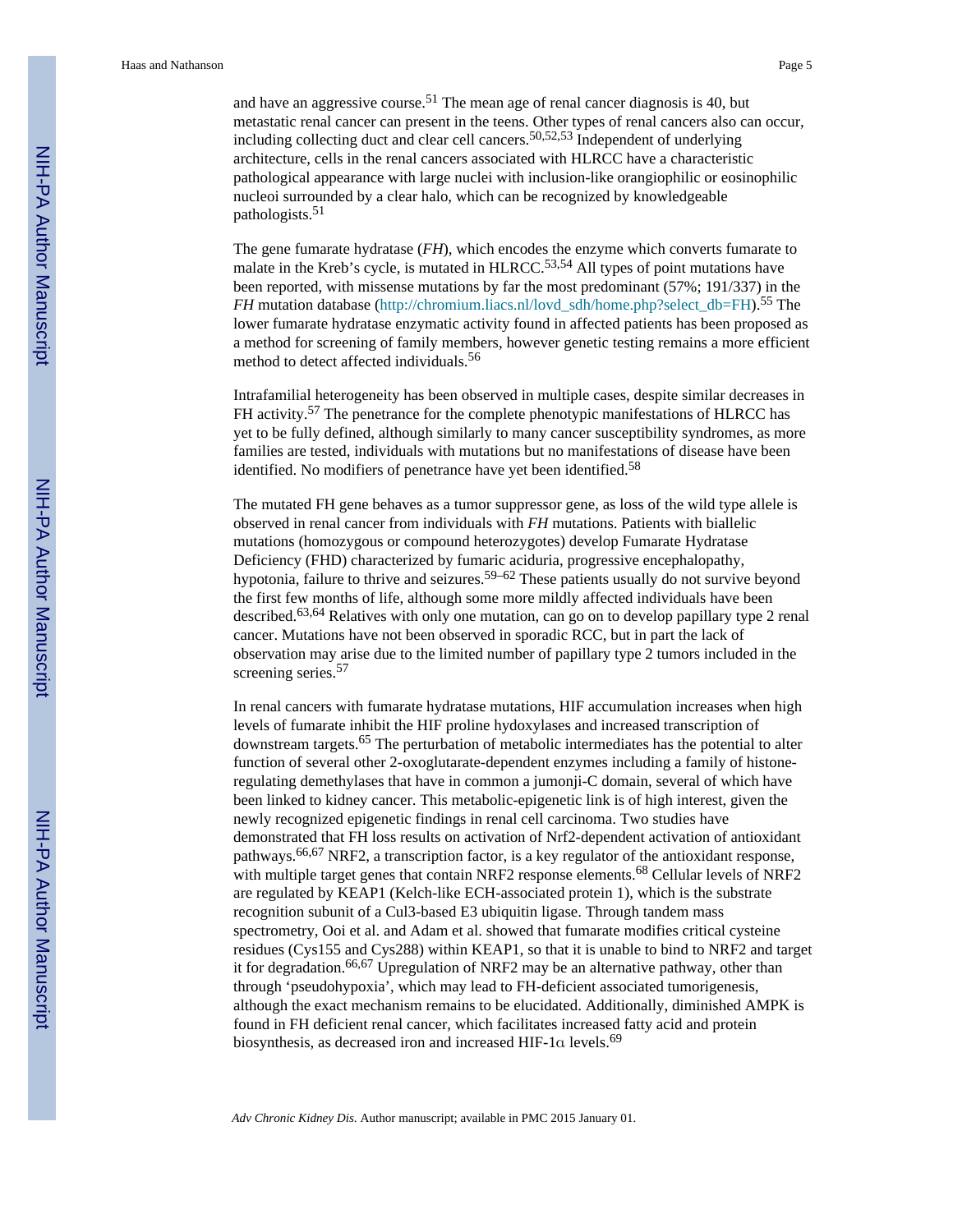Immunohistochemistry for FH is not a reliable marker to detect renal papillary type II tumors associated with HLRCC which contain missense mutations in *FH*, as these leave stable but inactive protein. Fumarate reacts spontaneously with cysteine sulphydryl groups to chemically modify proteins in process termed succination. Therefore, immunohistochemistry for S-(2-succinyl) cysteine (2SC) has been proposed as a marker of FH loss, and thus mutations in *FH*<sup>70</sup> and has been validated in over 1000 specimens.<sup>70,71</sup> Use of immunochemistry to identify patients who need evaluation for HLRCC and subsequent genetic testing for mutations in *FH* may become part of clinical practice. Array based comparative genomic hybridization (aCGH) has been done to characterize FHdeficient renal cancers. Loss of chromosome 1q was found as expected consistent with the tumor suppressor role of *FH*, as was gains of chromosomes 2, 7, 17 and losses of 13q12  $q21.1$ , 14, 18 and X, suggesting a distinct genetic profile for these renal tumors.<sup>72</sup> However, specific genetic associations have not yet been identified.

Uterine leiomyomas (fibroids) are benign tumors that arise from the smooth muscle cells of the uterus. They are the most frequent non-renal manifestation of HLRCC and develop in 75–98% of women.53,73,74 The leiomyomas tend to be early onset and severe, diagnosed on average 10 years earlier than in sporadic disease, with 68% diagnosed before the age of 30 in one series.53,75 The histopathology of the uterine leiomyomas associated with HLRCC appear to be quite similar to the renal tumors, in particular the nuclear features with prominent eosinophilic nucleoli surrounded by a clear halo.76 Cutaneous leiomyomas (piloleiomyomas) are painful pink-purplish nodules that affect individuals in a disseminated or segmental distribution. Cutaneous leiomyomas are benign tumors that arise from the piloerector apparatus.49 Cutaneous leiomyomas occur in 80–100% of individuals with a mean age of presentation of 25 years (range 10–47 years), but can develop later into the 40s.<sup>77</sup>

#### **Other tumor manifestations**

Wilm's tumor has been reported in two pediatric patients with FH mutations, suggesting a possible associated predisposition.54,78 Leydig cell tumors also have been reported in patient with HLRCC. Screening of sporadic leydig cell tumors also identified a second male with a germline mutation, suggesting that patients with leydig cell tumors should be asked about pertinent family history.79 Gastrointestinal stromal tumors (GIST), adrenocortical disease and ovarian cystadenomas also have been described in patients with HLRCC. $80,81$ 

#### **Trials for papillary RCC**

Clinical trials of MET inhibitors for type 1and 2 papillary renal cancers, including foretinib, cabozantinib and arq 197 have been completed or are underway (www.clinicaltrials.govv).<sup>82</sup> A phase II trial of two dosing schedules of foretinib, an oral multikinase inhibitor targeting MET, VEGF, RON, AXL, and TIE-2 receptors, was conducted in 74 patients with metastatic papillary RCC based on MET pathway activation (germline or somatic MET mutation, MET [7q31] amplification, or gain of chromosome  $7^{83}$ . The primary end point was overall response rate (ORR). The presence of a germline MET mutation was highly predictive of a response (five of 10 vs. five of 57 patients with and without germline MET mutations, respectively). The most frequent adverse events of any grade associated with foretinib were fatigue, hypertension, gastrointestinal toxicities, and nonfatal pulmonary emboli. In another trial of 150 mg once daily erlotinib, an oral epidermal growth factor receptor (EGFR) tyrosine kinase inhibitor, was evaluated in histologically confirmed, advanced, or metastatic pRCC where the overall RR was 11% (five of 45 patients; 95% CI, 3% to 24%), and the disease control rate was 64% (ie five partial response and 24 stable disease).84 The median overall survival time was 27 months (95% CI, 13 to 36 months). Probability of freedom from treatment failure at 6 months was 29% (95% CI, 17% to 42%).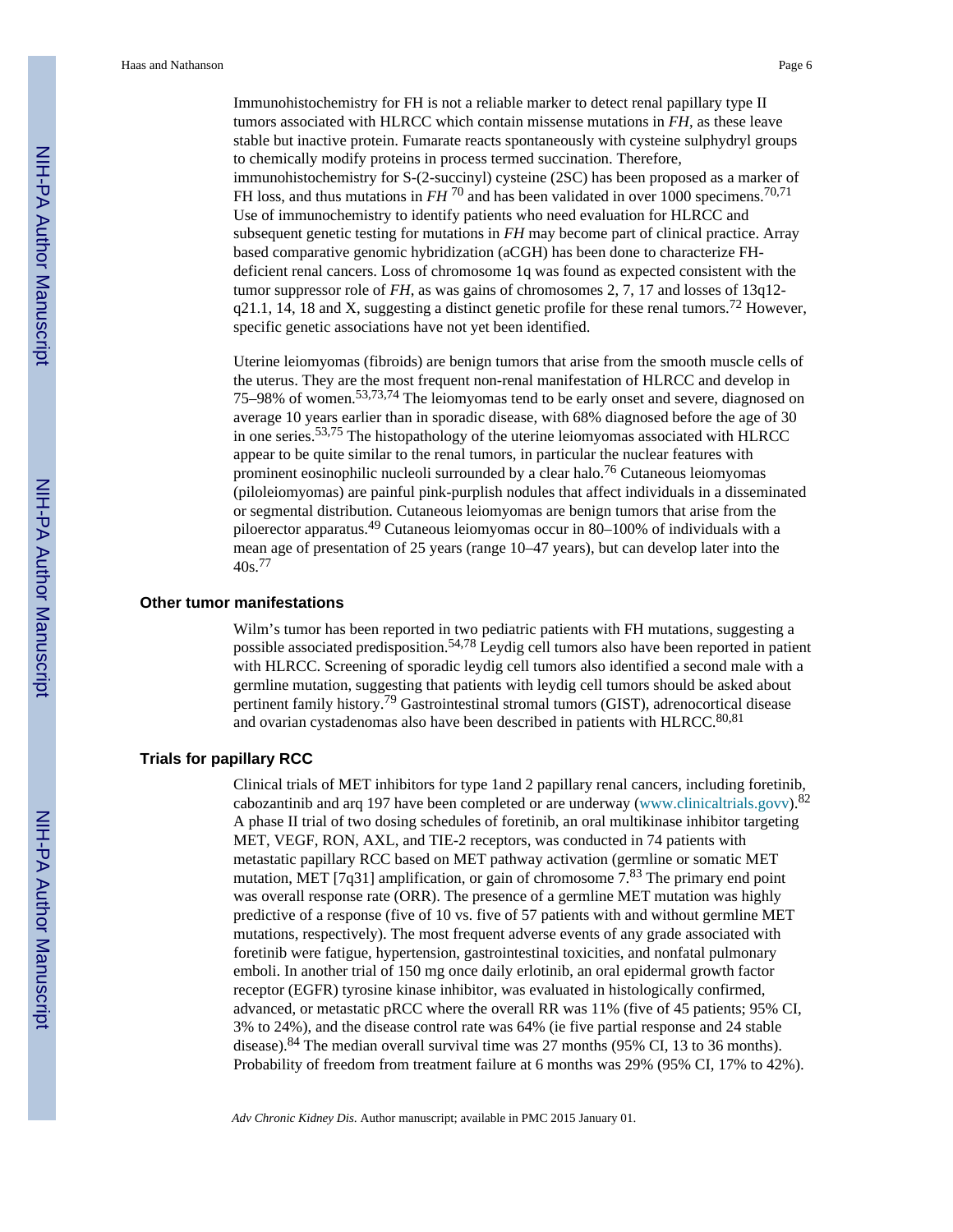There was one grade 5 adverse event (AE) of pneumonitis, one grade 4 thrombosis, and nine other grade 3 AEs.

# **Birt-Hogg-Dubé disease**

Patients with Birt-Hogg-Dubé disease (BHD) have an autosomal dominant syndrome characterized by the development of fibrofolliculomas (dysplastic hair follicules), lung cysts and spontaneous pneumothorax, and renal cancer.85,86 This syndrome occurs in approximately 1 of 200,000 people and is underdiagnosed due to its variable, and often mild, presentation. The gene for BHD maps to 17p12q11.2, was identified through linkage in affected families, and thus named folliculin (*FLCN*).87 Both point mutations and large genomic rearrangements have been found in *FLCN*, and are causative of BHD.<sup>88</sup> The FLCN protein has no homology to previously identified proteins, and its function has been controversial. Most recently, it has been suggested that it is a ciliopathy, is involved in cell polarity, regulates cell-cell adhesion and negative regulates rRNA synthesis. $89-91$  A wide spectrum of renal cancers (papillary RCC, ccRCC, mixed and oncocytomas) has been observed in patients with BHD, even within the same kidney.<sup>92</sup> The renal parenchyma surrounding the renal tumor can often contain multifocal oncocytosis. The most common type of tumor is an unusual hybrid oncocytic tumor (mixed oncocytoma and chromophobe). Because a hybrid oncocytic tumor is characteristic of BHD, any patient presenting with one should be evaluated for BHD. *FCLN* functions as a tumor suppressor gene in BHD; mutations in *FLCN* have been identified in sporadic chromophobe renal cancers, although not commonly.93,94

Criteria for the diagnosis of BHD have been proposed and include major criteria of 1) at least five fibrofolliculomas, at least one histologically confirmed, of adult onset or 2) pathogenic FLCN mutation and minor criteria of 1) multiple lung cysts: bilateral basally located lung cysts with no other apparent cause, with or without spontaneous pneumothorax; 2) renal cancer: early onset (<50 years) or multifocal or bilateral renal cancer, or renal cancer of mixed chromophobe and oncocytic histology; and 3) a first degree relative with BHD.<sup>95</sup> Patients should have one major or two minor criteria for diagnosis. BHD is vastly under diagnosed.

#### **Treatment of BHD-associated kidney cancer**

Chromophobe tumors when diagnosed early are often curable with surgery. Metastatic disease, especially if the histology is chromophobe, is challenging to treat due to the rarity of the presentation and the lack of defined therapeutic targets. Sporadic chromophobe tumors can contain mutations in *KIT*, <sup>96</sup> but it is unknown if treatment with imatinib or sunitinib which have kit as a target, are active.

# **Other inherited syndromes with an increased risk of renal cancer**

#### **BAP1 mutations and familial renal cancer**

Somatic mutations in *BAP1* (BRCA associated protein 1) were identified through whole exome sequencing studies.<sup>97</sup> *BAP1* mutations have been associated with a higher tumor grade and decreased overall survival, as compared to those with PBRM1 mutations, which are negatively correlated.<sup>98</sup> In the massively parallel sequencing of clear cell renal cancer, germline mutations also were identified. Two recent studies have suggested that *BAP1* mutations predispose to familial clear cell renal cancer, along with uveal and cutaneous melanoma and mesothelioma.99,100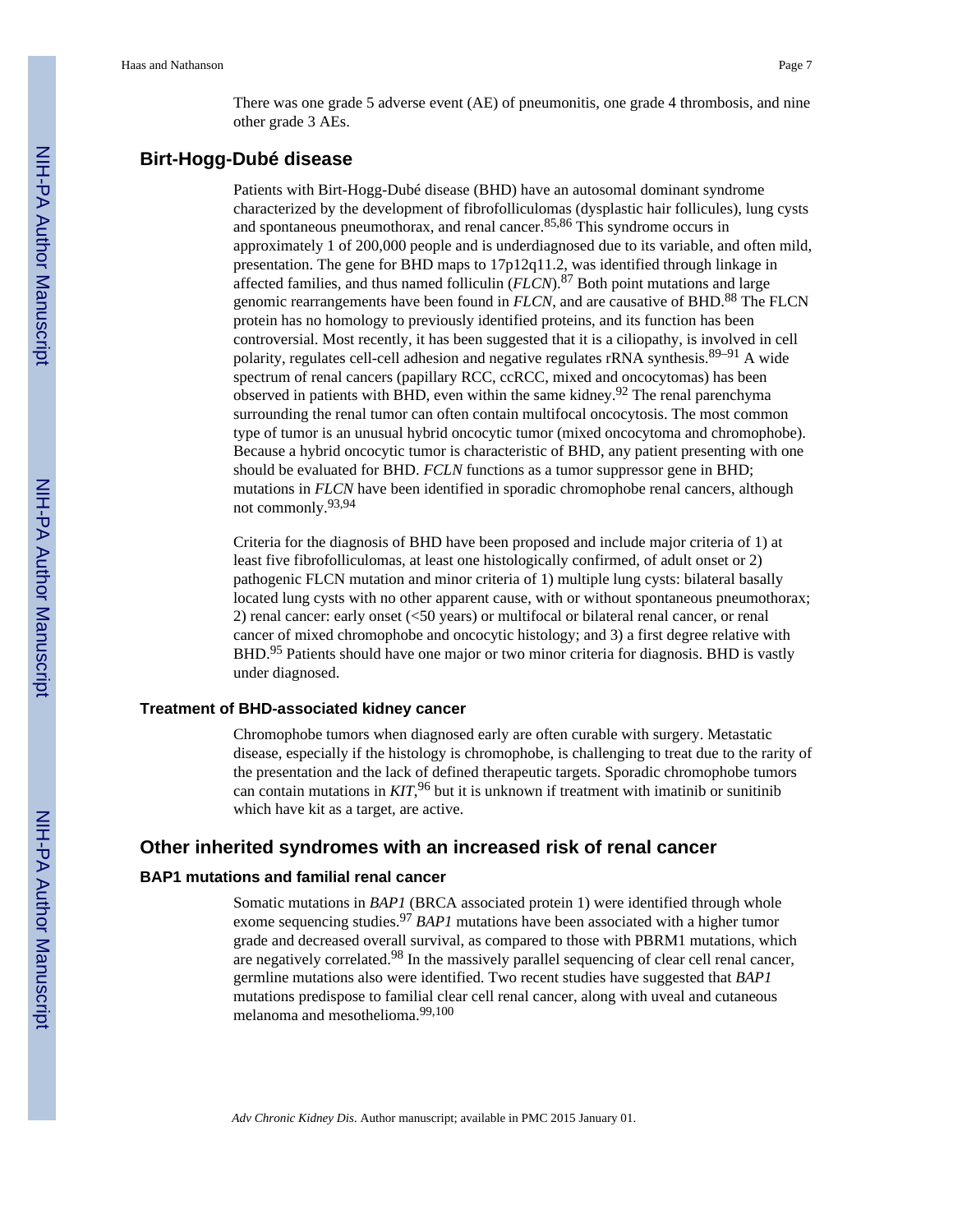#### **Chromosome 3 translocations**

Multiple families with inherited susceptibility due to balanced translocations involving chromosome 3 have been described.<sup>101–106</sup> The mechanism behind the increased risk of multi-focal clear cell renal cancer is thought to be loss of the rearranged chromosome during mitosis, which requires a quadrivalent (four chromosomes coming together), leading to greater errors during chromosomal segregation. As multiple genes involved in the pathogenesis of clear cell renal cancer are located on chromosome 3p, including *VHL*, *PBRM1*, *BAP1*, and *SETD2,*107 it is not surprising that a mechanism of increased loss of one allele leads to an increased risk of clear cell renal cancer.

#### *PTEN* **hamartoma tumor syndrome (Cowden disease)**

PTEN is associated with an increased risk of benign and malignant tumors of the thyroid, breast and endometrium caused by mutations in *PTEN*. <sup>108</sup> Dermatological manifestations of Cowden syndrome are very common, seen in essentially all patients by their 30s, and include trichilemmomas, papillomatous papules, and acral and plantar keratoses.<sup>109</sup> Clear cell renal cancer has been reported as a observed in patients with Cowden syndrome, with recent estimates suggesting a standardized incidence ratio of 30.6 (95% CI 17.8, 49.4).110–112 One study has shown the loss of the wild type *PTEN* allele in a renal cancer from a Cowden syndrome patient.<sup>111</sup> A study of sporadic renal cancers and cell lines have shown that mutations in PTEN are present, particularly in late stage and clear cell renal cancers.<sup>113</sup>

#### **SDH- associated paraganglioma/pheochromocytoma**

Mutations in three of the four proteins (*SDHB*/*C*/*D*)comprising the succinate dehydrogenase complex, which participates in both the Krebs cycle, converting fumarate to succinate and as mitochondrial respiratory chain complex II, have been associated with an increased risk of renal cancer.114 Patients with mutations in the SDH genes have an increased risk of developing tumors of the autonomic nervous system - pheochromocytomas and paragangliomas, both head and neck, and in the thorax and abdomen.115 Germline *SDHB* mutations are associated with increased risk of metastatic disease as compared to mutations in the other genes of the SDH complex, all of which are associated with an increased risk of pheochromocytomas and paragangliomas.116 Patients can develop a variety of RCCs including clear cell, chromophobe, and oncocytomas.<sup>117–119</sup> These renal tumors recently have been reported to be particularly aggressive.<sup>120</sup>

#### **Tuberous Sclerosis Complex**

Tuberous Sclerosis Complex (TSC) is a autosomal dominant genetic disorder characterized by the formation of hamartomas in multiple organs, including brain, kidney, skin and lung. The formation of hamartomas leads to neurologic disorders, including epilepsy, mental retardation, and autism as well as dermatologic manifestations such as facial angiofibromas, renal angiomyolipomas, and pulmonary lymphangiomyomatosis.121 Inactivating mutations in *TSC1* (chromosome 9q34) encoding hamartin, or *TSC2* (chromosome 16p13.3) encoding tuberin are responsible for the phenotype.<sup>122–124</sup> The mutations occur as spontaneous germline mutations in 70% of cases; patients with TSC2 mutations are more severely affected with greater renal involvement among other features.<sup>125</sup> The 50 to 80% of patients with TSC who develop renal lesions can have angiomyolipomas (AMLs), cysts, oncocytomas, and renal cell carcinomas. Of affected TSC patients, 75–80% develop AMLs and less than 5% develop renal cancer (with precise estimates varying across studies)<sup>126</sup>. Patients can develop epitheliod angiomyolipomas, and the other more common types of renal cancer have been reported.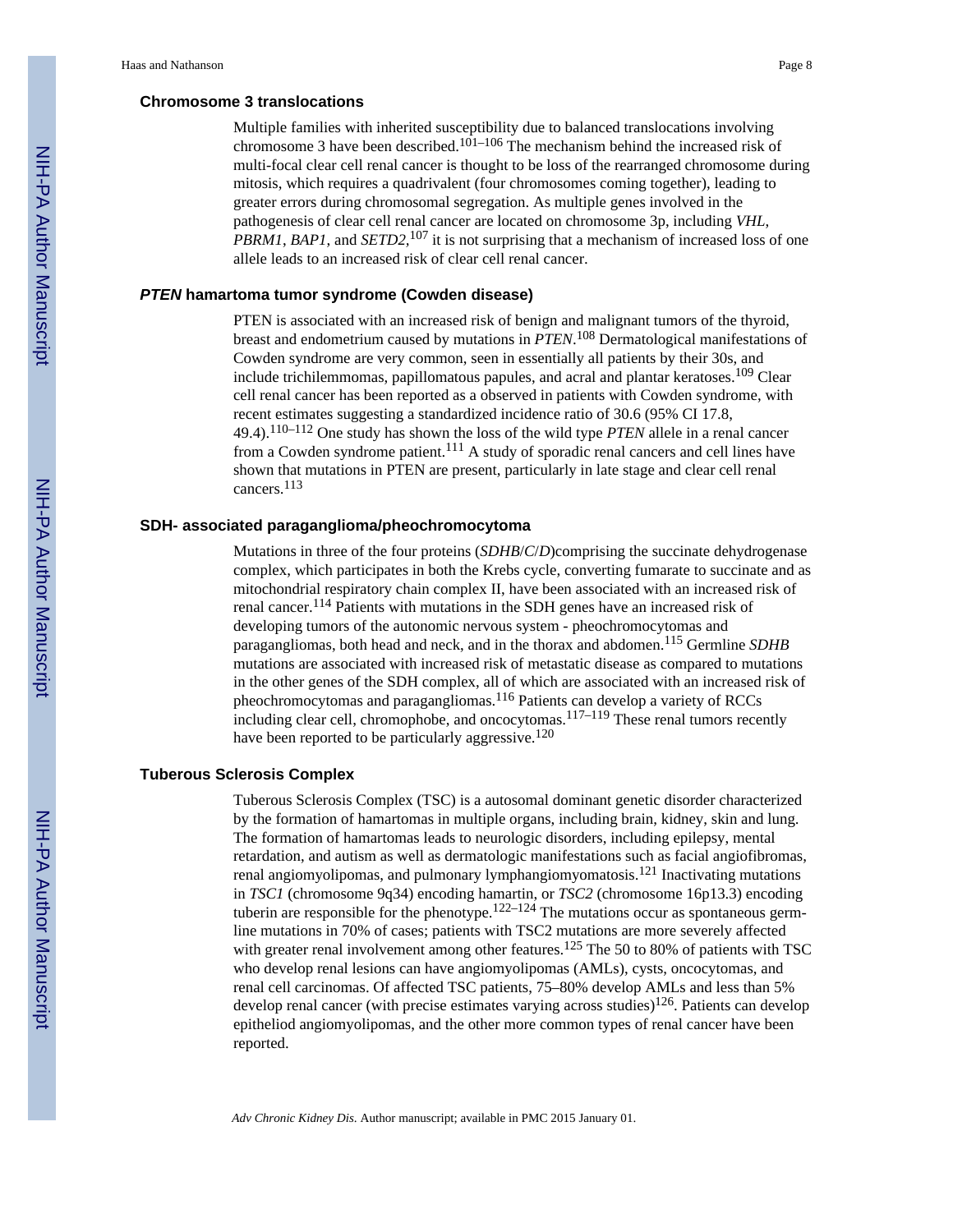Hamartin and tuberin are proteins that heterodimerize and inhibit downstream pathways of mammalian target of rapamycin  $(mTOR)$ .<sup>121</sup> Thus, inactivation of one of the genes translating these proteins leads to upregulation of the HIF pathway. mTor inhibitors including rapamycin, analogs such as everolimus, temsirolimus and dual TOR inhibitors have been used to treat patients with TSC and lymphangiomyomatosis. Recently, everolimus was FDA approved to treat angiomyolipomas (and subependymal astrocytomas) based on a double-blinded placebo controlled trial showing a response rate of 42% (95% CI 31, 55%) as compared to 0% in patients treated with placebo.<sup>127</sup> This study forms the basis of the recommendation that TSC patients with multiple angiomyolipomas be treated with everolimus.

# **Conclusion**

The identification of genes associated with inherited susceptibility to renal cancer has led to a greatly increased understanding of renal tumor pathogenesis. As mutations in each gene tend to be associated with specific pathological sub-types of renal cancer, examining the two in conjunction has allowed a more precise definition of each, thus both refining our understanding of renal tumors and associated cancer susceptibility syndromes. Patients with inhered cancer susceptibility syndromes including renal cancer are being increasingly recognized by physicians and referred for specialist evaluation, leading to improved clinical outcomes with medical management guidelines targeted for those diseases. Additionally, these advances in knowledge have further delineated aberrantly activated pathways so that cancer therapeutics can be appropriately targeted in each sub-type of renal cancer.

# **References**

- 1. Von Hippel E. Uber eine sehr seltene Erkanung der netzhaut. Graefes Arch Clin Exp Opthalmol. 1904; 59:83–106.
- 2. Lindau A. Studien ber kleinbirncysten bau: pathogenese und beziehungen zur angiomatosis retinae. Acta Radiol Microbiol Scandinavica. 1926; 1( Suppl):1–128.
- 3. Richards FM, Crossey PA, Phipps ME, et al. Detailed mapping of germline deletions of the von Hippel-Lindau disease tumour suppressor gene. Hum Molec Genet. 1994; 3(4):595–598. [PubMed: 8069305]
- 4. Richards FM, Maher ER, Latif F, et al. Detailed genetic mapping of the von Hippel-Lindau disease tumour suppressor gene. J Med Genet. Feb; 1993 30(2):104–107. [PubMed: 8445612]
- 5. Richards FM, Phipps ME, Latif F, et al. Mapping the Von Hippel-Lindau disease tumour suppressor gene: identification of germline deletions by pulsed field gel electrophoresis. Hum Molec Genet. 1993; 2(7):879–882. [PubMed: 8364570]
- 6. Latif F, Tory K, Gnarra J, et al. Identification of the von Hippel-Lindau disease tumor suppressor gene. Science (New York, NY). May 28; 1993 260(5112):1317–1320.
- 7. Maher ER, Bentley E, Yates JR, et al. Mapping of the von Hippel-Lindau disease locus to a small region of chromosome 3p by genetic linkage analysis. Genomics. Aug; 1991 10(4):957–960. [PubMed: 1680799]
- 8. Maher ER, Webster AR, Richards FM, et al. Phenotypic expression in von Hippel-Lindau disease: correlations with germline VHL gene mutations. J Med Genet. 1996; 33(4):328–332. [PubMed: 8730290]
- 9. Ong KR, Woodward ER, Killick P, Lim C, Macdonald F, Maher ER. Genotype-phenotype correlations in von Hippel-Lindau disease. Hum Mutat. Feb; 2007 28(2):143–149. [PubMed: 17024664]
- 10. Zbar B, Kishida T, Chen F, et al. Germline mutations in the Von Hippel-Lindau disease (VHL) gene in families from North America, Europe, and Japan. Hum Mutat. 1996; 8(4):348–357. [PubMed: 8956040]
- 11. Hes F, Zewald R, Peeters T, et al. Genotype-phenotype correlations in families with deletions in the von Hippel-Lindau (VHL) gene. Hum Genet. 2000; 106(4):425–431. [PubMed: 10830910]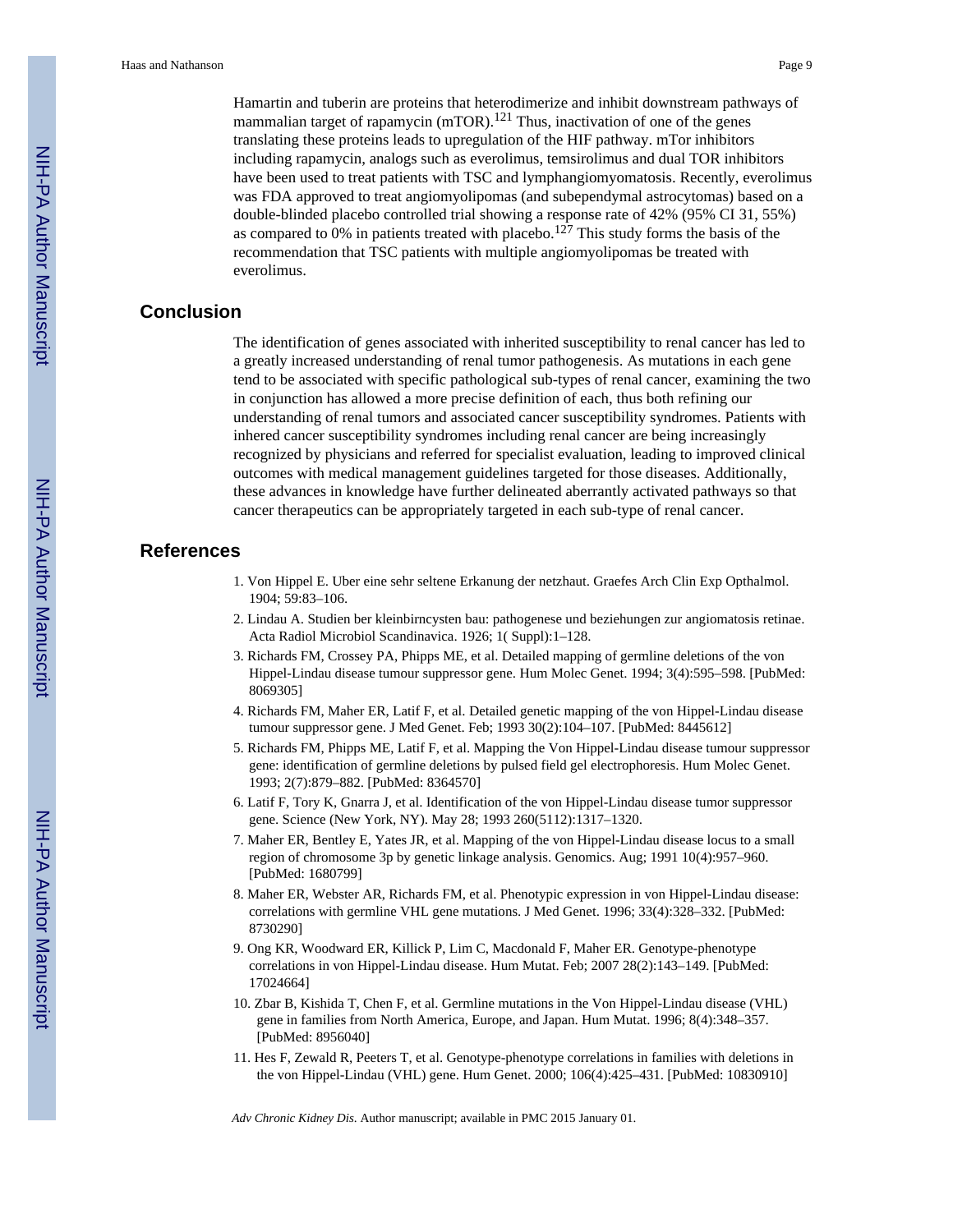- 12. Chen F, Kishida T, Yao M, et al. Germline mutations in the von Hippel-Lindau disease tumor suppressor gene: correlations with phenotype. Hum Mutat. 1995; 5(1):66–75. [PubMed: 7728151]
- 13. Brauch H, Kishida T, Glavac D, et al. Von Hippel-Lindau (VHL) disease with pheochromocytoma in the Black Forest region of Germany: evidence for a founder effect. Hum Genet. 1995; 95(5): 551–556. [PubMed: 7759077]
- 14. Maher ER, Iselius L, Yates JR, et al. Von Hippel-Lindau disease: a genetic study. J Med Genet. Jul; 1991 28(7):443–447. [PubMed: 1895313]
- 15. Maher ER, Yates JR, Harries R, et al. Clinical features and natural history of von Hippel-Lindau disease. Q J Med. Nov; 1990 77(283):1151–1163. [PubMed: 2274658]
- 16. Crossey PA, Foster K, Richards FM, et al. Molecular genetic investigations of the mechanism of tumourigenesis in von Hippel-Lindau disease: analysis of allele loss in VHL tumours. Hum Genet. 1994; 93(1):53–58. [PubMed: 8270255]
- 17. Murgia A, Martella M, Vinanzi C, Polli R, Perilongo G, Opocher G. Somatic mosaicism in von Hippel-Lindau Disease. Hum Mutat. Jan.2000 15(1):114. [PubMed: 10612832]
- 18. Sgambati MT, Stolle C, Choyke PL, et al. Mosaicism in von Hippel-Lindau disease: lessons from kindreds with germline mutations identified in offspring with mosaic parents. Am J Hum Genet. 2000; 66(1):84–91. [PubMed: 10631138]
- 19. Vortmeyer AO, Lubensky IA, Fogt F, Linehan WM, Khettry U, Zhuang Z. Allelic deletion and mutation of the von Hippel-Lindau (VHL) tumor suppressor gene in pancreatic microcystic adenomas. Am J Pathol. 1997; 151(4):951–956. [PubMed: 9327728]
- 20. Tse JY, Wong JH, Lo KW, Poon WS, Huang DP, Ng HK. Molecular genetic analysis of the von Hippel-Lindau disease tumor suppressor gene in familial and sporadic cerebellar hemangioblastomas. Am J Clin Pathol. Apr; 1997 107(4):459–466. [PubMed: 9124215]
- 21. Lubensky IA, Gnarra JR, Bertheau P, Walther MM, Linehan WM, Zhuang Z. Allelic deletions of the VHL gene detected in multiple microscopic clear cell renal lesions in von Hippel-Lindau disease patients. Am J Pathol. 1996; 149(6):2089–2094. [PubMed: 8952541]
- 22. Mandriota SJ, Turner KJ, Davies DR, et al. HIF activation identifies early lesions in VHL kidneys: evidence for site-specific tumor suppressor function in the nephron. Cancer Cell. Jun; 2002 1(5): 459–468. [PubMed: 12124175]
- 23. Kibel A, Iliopoulos O, DeCaprio JA, Kaelin WG Jr. Binding of the von Hippel-Lindau tumor suppressor protein to Elongin B and C. Science (New York, NY). Sep 8; 1995 269(5229):1444– 1446.
- 24. Kishida T, Stackhouse TM, Chen F, Lerman MI, Zbar B. Cellular proteins that bind the von Hippel-Lindau disease gene product: mapping of binding domains and the effect of missense mutations. Cancer Res. Oct 15; 1995 55(20):4544–4548. [PubMed: 7553625]
- 25. Stebbins CE, Kaelin WG Jr, Pavletich NP. Structure of the VHL-ElonginC-ElonginB complex: implications for VHL tumor suppressor function. Science (New York, NY). 1999; 284(5413):455– 461.
- 26. Ohh M, Takagi Y, Aso T, et al. Synthetic peptides define critical contacts between elongin C, elongin B, and the von Hippel-Lindau protein. J Clin Invest. Dec; 1999 104(11):1583–1591. [PubMed: 10587522]
- 27. Cockman ME, Masson N, Mole DR, et al. Hypoxia inducible factor-alpha binding and ubiquitylation by the von Hippel-Lindau tumor suppressor protein. J Biol Chem. Aug 18; 2000 275(33):25733–25741. [PubMed: 10823831]
- 28. Kim W, Kaelin WG Jr. The von Hippel-Lindau tumor suppressor protein: new insights into oxygen sensing and cancer. Curr Opin Genet Dev. Feb; 2003 13(1):55–60. [PubMed: 12573436]
- 29. Banks RE, Tirukonda P, Taylor C, et al. Genetic and epigenetic analysis of von Hippel-Lindau (VHL) gene alterations and relationship with clinical variables in sporadic renal cancer. Cancer Res. Feb 15; 2006 66(4):2000–2011. [PubMed: 16488999]
- 30. Dondeti VR, Wubbenhorst B, Lal P, et al. Integrative genomic analyses of sporadic clear cell renal cell carcinoma define disease subtypes and potential new therapeutic targets. Cancer Res. Jan 1; 2012 72(1):112–121. [PubMed: 22094876]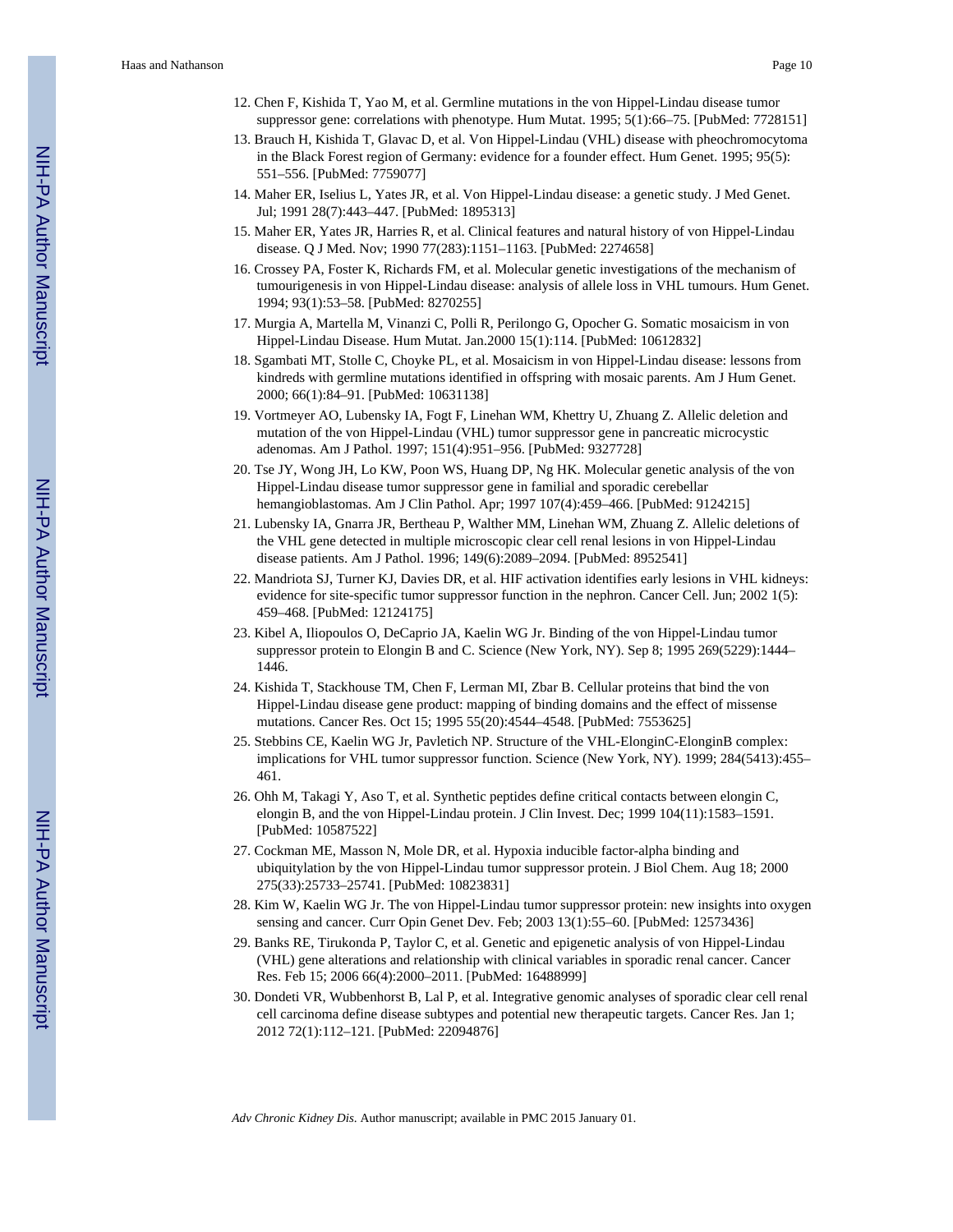- 31. Gordan JD, Lal P, Dondeti VR, et al. HIF-alpha effects on c-Myc distinguish two subtypes of sporadic VHL-deficient clear cell renal carcinoma. Cancer Cell. Dec 9; 2008 14(6):435–446. [PubMed: 19061835]
- 32. Richards FM, Webster AR, McMahon R, Woodward ER, Rose S, Maher ER. Molecular genetic analysis of von Hippel-Lindau disease. J Intern Med. 1998; 243(6):527–533. [PubMed: 9681854]
- 33. Li L, Zhang L, Zhang X, et al. Hypoxia-inducible factor linked to differential kidney cancer risk seen with type 2A and type 2B VHL mutations. Mol Cell Biol. Aug; 2007 27(15):5381–5392. [PubMed: 17526729]
- 34. Clifford SC, Cockman ME, Smallwood AC, et al. Contrasting effects on HIF-1alpha regulation by disease-causing pVHL mutations correlate with patterns of tumourigenesis in von Hippel-Lindau disease. Hum Molec Genet. 2001; 10(10):1029–1038. [PubMed: 11331613]
- 35. Knauth K, Bex C, Jemth P, Buchberger A. Renal cell carcinoma risk in type 2 von Hippel-Lindau disease correlates with defects in pVHL stability and HIF-1alpha interactions. Oncogene. Jan 19; 2006 25(3):370–377. [PubMed: 16261165]
- 36. Goldfarb DA, Neumann HP, Penn I, Novick AC. Results of renal transplantation in patients with renal cell carcinoma and von Hippel-Lindau disease. Transplant. Dec 27; 1997 64(12):1726–1729.
- 37. Walther MM, Choyke PL, Glenn G, et al. Renal cancer in families with hereditary renal cancer: prospective analysis of a tumor size threshold for renal parenchymal sparing surgery. J Urol. May; 1999 161(5):1475–1479. [PubMed: 10210376]
- 38. Duffey BG, Choyke PL, Glenn G, et al. The relationship between renal tumor size and metastases in patients with von Hippel-Lindau disease. J Urol. Jul; 2004 172(1):63–65. [PubMed: 15201738]
- 39. Choueiri TK, Plantade A, Elson P, et al. Efficacy of sunitinib and sorafenib in metastatic papillary and chromophobe renal cell carcinoma. J Clin Oncol. Jan 1; 2008 26(1):127–131. [PubMed: 18165647]
- 40. Rahma OE, Ashtar E, Ibrahim R, et al. A pilot clinical trial testing mutant von Hippel-Lindau peptide as a novel immune therapy in metastatic renal cell carcinoma. J Transl Med. 2010; 8:8. [PubMed: 20109232]
- 41. Alleman WG, Tabios RL, Chandramouli GV, et al. The in vitro and in vivo effects of re-expressing methylated von Hippel-Lindau tumor suppressor gene in clear cell renal carcinoma with 5-aza-2′ deoxycytidine. Clin Cancer Res. Oct 15; 2004 10(20):7011–7021. [PubMed: 15501981]
- 42. Zbar B, Glenn G, Lubensky I, et al. Hereditary papillary renal cell carcinoma: clinical studies in 10 families. J Urol. Mar; 1995 153(3 Pt 2):907–912. [PubMed: 7853572]
- 43. Zbar B, Tory K, Merino M, et al. Hereditary papillary renal cell carcinoma. J Urol. Mar; 1994 151(3):561–566. [PubMed: 8308957]
- 44. Schmidt L, Duh FM, Chen F, et al. Germline and somatic mutations in the tyrosine kinase domain of the MET proto-oncogene in papillary renal carcinomas. Nat Genet. May; 1997 16(1):68–73. [PubMed: 9140397]
- 45. Schmidt L, Junker K, Nakaigawa N, et al. Novel mutations of the MET proto-oncogene in papillary renal carcinomas. Oncogene. Apr 8; 1999 18(14):2343–2350. [PubMed: 10327054]
- 46. Lubensky IA, Schmidt L, Zhuang Z, et al. Hereditary and sporadic papillary renal carcinomas with c-met mutations share a distinct morphological phenotype. Am J Pathol. Aug; 1999 155(2):517– 526. [PubMed: 10433944]
- 47. Lindor NM, Dechet CB, Greene MH, et al. Papillary renal cell carcinoma: analysis of germline mutations in the MET proto-oncogene in a clinic-based population. Genet Test. Summer;2001 5(2):101–106. [PubMed: 11551094]
- 48. Dharmawardana PG, Giubellino A, Bottaro DP. Hereditary papillary renal carcinoma type I. Curr Mol Med. Dec; 2004 4(8):855–868. [PubMed: 15579033]
- 49. Toro JR, Nickerson ML, Wei MH, et al. Mutations in the fumarate hydratase gene cause hereditary leiomyomatosis and renal cell cancer in families in North America. Am J Hum Genet. Jul; 2003 73(1):95–106. [PubMed: 12772087]
- 50. Alam NA, Rowan AJ, Wortham NC, et al. Genetic and functional analyses of FH mutations in multiple cutaneous and uterine leiomyomatosis, hereditary leiomyomatosis and renal cancer, and fumarate hydratase deficiency. Hum Molec Genet. Jun 1; 2003 12(11):1241–1252. [PubMed: 12761039]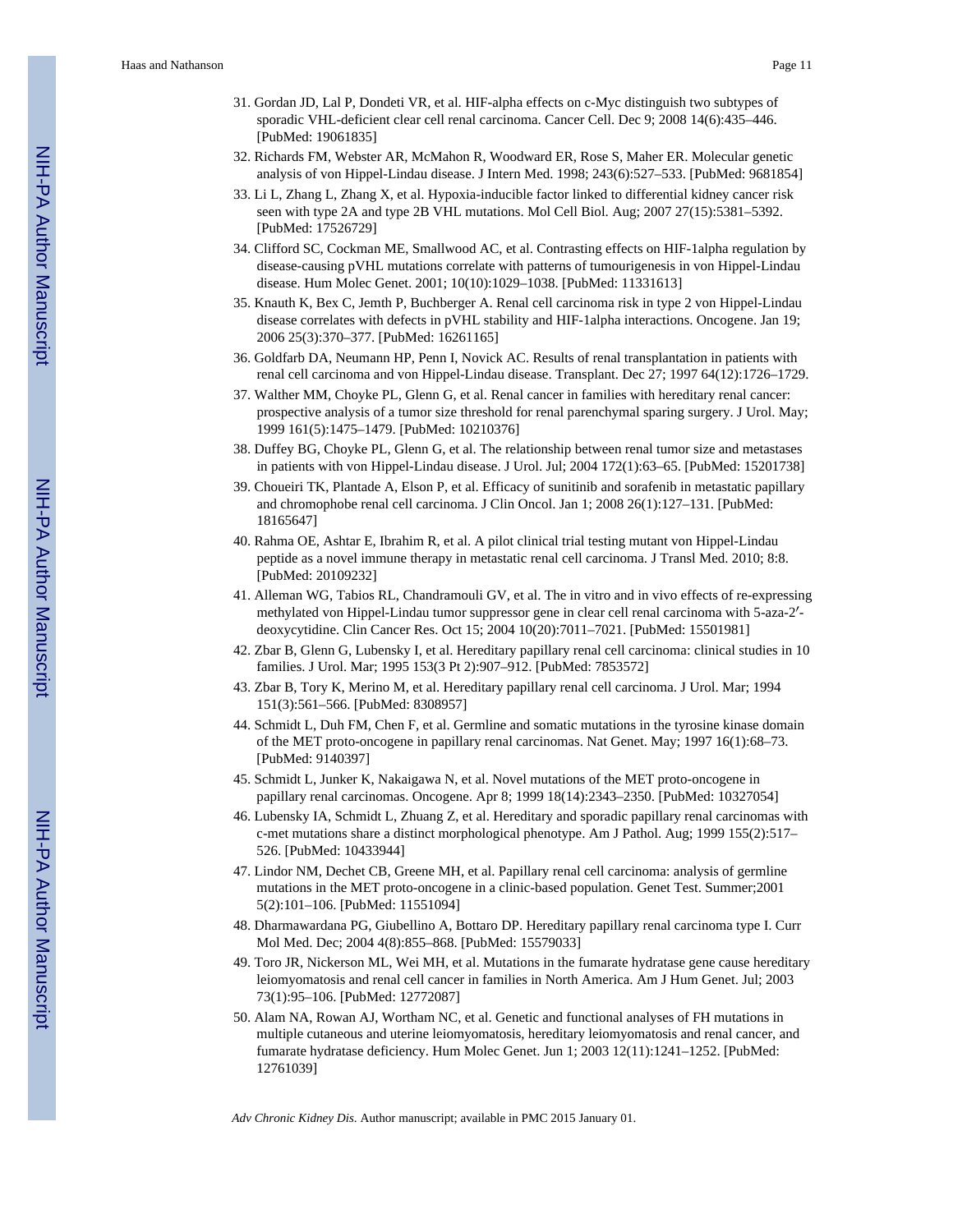- 51. Merino MJ, Torres-Cabala C, Pinto P, Linehan WM. The morphologic spectrum of kidney tumors in hereditary leiomyomatosis and renal cell carcinoma (HLRCC) syndrome. Am J Surg Pathol. Oct; 2007 31(10):1578–1585. [PubMed: 17895761]
- 52. Grubb RL 3rd, Franks ME, Toro J, et al. Hereditary leiomyomatosis and renal cell cancer: a syndrome associated with an aggressive form of inherited renal cancer. J Urol. Jun; 2007 177(6): 2074–2079. discussion 2079–2080. [PubMed: 17509289]
- 53. Wei MH, Toure O, Glenn GM, et al. Novel mutations in FH and expansion of the spectrum of phenotypes expressed in families with hereditary leiomyomatosis and renal cell cancer. J Med Genet. Jan; 2006 43(1):18–27. [PubMed: 15937070]
- 54. Smit DL, Mensenkamp AR, Badeloe S, et al. Hereditary leiomyomatosis and renal cell cancer in families referred for fumarate hydratase germline mutation analysis. Clin Genet. Jan; 2011 79(1): 49–59. [PubMed: 20618355]
- 55. Bayley JP, Launonen V, Tomlinson IP. The FH mutation database: an online database of fumarate hydratase mutations involved in the MCUL (HLRCC) tumor syndrome and congenital fumarase deficiency. BMC Med Genet. 2008; 9:20. [PubMed: 18366737]
- 56. Pithukpakorn M, Wei MH, Toure O, et al. Fumarate hydratase enzyme activity in lymphoblastoid cells and fibroblasts of individuals in families with hereditary leiomyomatosis and renal cell cancer. J Med Genet. Sep; 2006 43(9):755–762. [PubMed: 16597677]
- 57. Gardie B, Remenieras A, Kattygnarath D, et al. Novel FH mutations in families with hereditary leiomyomatosis and renal cell cancer (HLRCC) and patients with isolated type 2 papillary renal cell carcinoma. J Med Genet. Apr; 2011 48(4):226–234. [PubMed: 21398687]
- 58. Vahteristo P, Koski TA, Naatsaari L, et al. No evidence for a genetic modifier for renal cell cancer risk in HLRCC syndrome. Fam Cancer. Jun; 2010 9(2):245–251. [PubMed: 20091131]
- 59. Gellera C, Uziel G, Rimoldi M, et al. Fumarase deficiency is an autosomal recessive encephalopathy affecting both the mitochondrial and the cytosolic enzymes. Neurology. Mar; 1990 40(3 Pt 1):495–499. [PubMed: 2314594]
- 60. Bourgeron T, Chretien D, Poggi-Bach J, et al. Mutation of the fumarase gene in two siblings with progressive encephalopathy and fumarase deficiency. J Clin Invest. Jun; 1994 93(6):2514–2518. [PubMed: 8200987]
- 61. Coughlin EM, Christensen E, Kunz PL, et al. Molecular analysis and prenatal diagnosis of human fumarase deficiency. Mol Genet Metab. Apr; 1998 63(4):254–262. [PubMed: 9635293]
- 62. Bonioli E, Di Stefano A, Peri V, et al. Fumarate hydratase deficiency. J Inherit Metab Dis. Jun; 1998 21(4):435–436. [PubMed: 9700607]
- 63. Maradin M, Fumic K, Hansikova H, et al. Fumaric aciduria: mild phenotype in a 8-year-old girl with novel mutations. J Inherit Metab Dis. Oct.2006 29(5):683. [PubMed: 16972175]
- 64. Ottolenghi C, Hubert L, Allanore Y, et al. Clinical and biochemical heterogeneity associated with fumarase deficiency. Hum Mutat. May 10.2011
- 65. Linehan WM, Rouault TA. Molecular pathways: fumarate hydratase-deficient kidney cancer- targeting the warburg effect in cancer. Clin Cancer Res. Jul 1; 2013 19(13):3345–3352. [PubMed: 23633457]
- 66. Adam J, Hatipoglu E, O'Flaherty L, et al. Renal cyst formation in Fh1-deficient mice is independent of the Hif/Phd pathway: roles for fumarate in KEAP1 succination and Nrf2 signaling. Cancer Cell. Oct 18; 2011 20(4):524–537. [PubMed: 22014577]
- 67. Ooi A, Wong JC, Petillo D, et al. An antioxidant response phenotype shared between hereditary and sporadic type 2 papillary renal cell carcinoma. Cancer Cell. Oct 18; 2011 20(4):511–523. [PubMed: 22014576]
- 68. Giudice A, Arra C, Turco MC. Review of molecular mechanisms involved in the activation of the Nrf2-ARE signaling pathway by chemopreventive agents. Methods Mol Biol. 2010; 647:37–74. [PubMed: 20694660]
- 69. Tong WH, Sourbier C, Kovtunovych G, et al. The glycolytic shift in fumarate-hydratase-deficient kidney cancer lowers AMPK levels, increases anabolic propensities and lowers cellular iron levels. Cancer Cell. Sep 13; 2011 20(3):315–327. [PubMed: 21907923]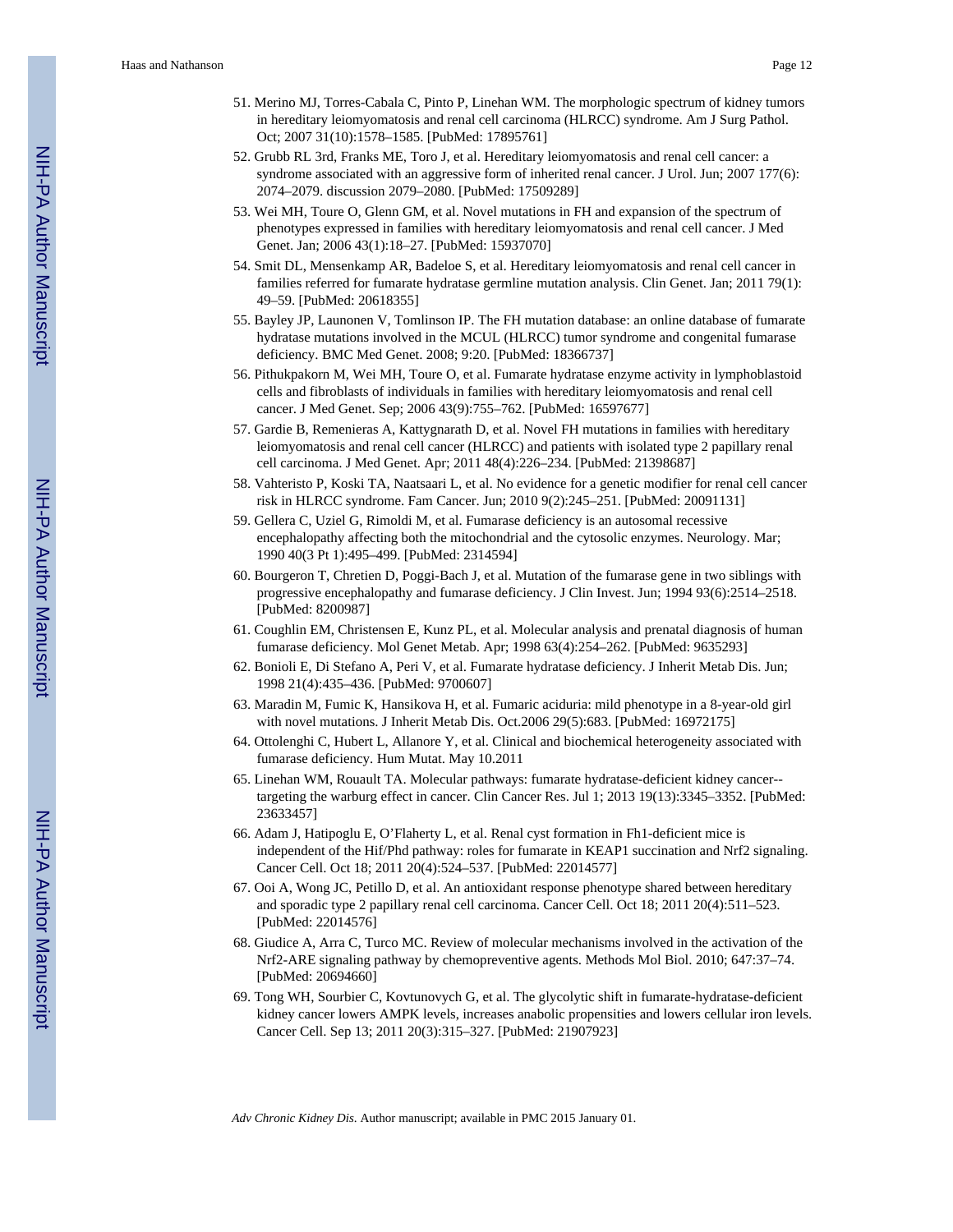- 70. Bardella C, El-Bahrawy M, Frizzell N, et al. Aberrant succination of proteins in fumarate hydratase-deficient mice and HLRCC patients is a robust biomarker of mutation status. J Pathol. Sep; 2011 225(1):4–11. [PubMed: 21630274]
- 71. Maxwell PH. Seeing the smoking gun: a sensitive and specific method to visualize loss of the tumour suppressor, fumarate hydratase, in human tissues. J Pathol. Sep; 2011 225(1):1–3. [PubMed: 21792933]
- 72. Koski TA, Lehtonen HJ, Jee KJ, et al. Array comparative genomic hybridization identifies a distinct DNA copy number profile in renal cell cancer associated with hereditary leiomyomatosis and renal cell cancer. Genes Chromosomes Cancer. Jul; 2009 48(7):544–551. [PubMed: 19373782]
- 73. Launonen V, Vierimaa O, Kiuru M, et al. Inherited susceptibility to uterine leiomyomas and renal cell cancer. Proc Natl Acad Sci U S A. Mar 13; 2001 98(6):3387–3392. [PubMed: 11248088]
- 74. Tomlinson IP, Alam NA, Rowan AJ, et al. Germline mutations in FH predispose to dominantly inherited uterine fibroids, skin leiomyomata and papillary renal cell cancer. Nat Genet. Apr; 2002 30(4):406–410. [PubMed: 11865300]
- 75. Stewart L, Glenn GM, Stratton P, et al. Association of germline mutations in the fumarate hydratase gene and uterine fibroids in women with hereditary leiomyomatosis and renal cell cancer. Arch Dermatol. Dec; 2008 144(12):1584–1592. [PubMed: 19075141]
- 76. Garg K, Tickoo SK, Soslow RA, Reuter VE. Morphologic features of uterine leiomyomas associated with hereditary leiomyomatosis and renal cell carcinoma syndrome: a case report. Am J Surg Pathol. Aug; 2011 35(8):1235–1237. [PubMed: 21753700]
- 77. Alam NA, Barclay E, Rowan AJ, et al. Clinical features of multiple cutaneous and uterine leiomyomatosis: an underdiagnosed tumor syndrome. Arch Dermatol. Feb; 2005 141(2):199–206. [PubMed: 15724016]
- 78. Badeloe S, van Spaendonck-Zwarts KY, van Steensel MA, et al. Wilms tumour as a possible early manifestation of hereditary leiomyomatosis and renal cell cancer? Br J Dermatol. Mar; 2009 160(3):707–709. [PubMed: 19183174]
- 79. Carvajal-Carmona LG, Alam NA, Pollard PJ, et al. Adult leydig cell tumors of the testis caused by germline fumarate hydratase mutations. J Clin Endocrinol Metab. Aug; 2006 91(8):3071–3075. [PubMed: 16757530]
- 80. Lamba M, Verma S, Prokopetz R, Pierscianowski TA, Jabi M, Moyana T. Multiple cutaneous and uterine leiomyomas associated with gastric GIST. J Cutan Med Surg. Dec; 2005 9(6):332–335. [PubMed: 16699905]
- 81. Matyakhina L, Freedman RJ, Bourdeau I, et al. Hereditary leiomyomatosis associated with bilateral, massive, macronodular adrenocortical disease and atypical cushing syndrome: a clinical and molecular genetic investigation. J Clin Endocrinol Metab. Jun; 2005 90(6):3773–3779. [PubMed: 15741255]
- 82. Eder JP, Shapiro GI, Appleman LJ, et al. A phase I study of foretinib, a multi-targeted inhibitor of c-Met and vascular endothelial growth factor receptor 2. Clin Cancer Res. Jul 1; 2010 16(13): 3507–3516. [PubMed: 20472683]
- 83. Choueiri TK, Vaishampayan U, Rosenberg JE, et al. Phase II and biomarker study of the dual MET/VEGFR2 inhibitor foretinib in patients with papillary renal cell carcinoma. J Clin Oncol. Jan 10; 2013 31(2):181–186. [PubMed: 23213094]
- 84. Gordon MS, Hussey M, Nagle RB, et al. Phase II study of erlotinib in patients with locally advanced or metastatic papillary histology renal cell cancer: SWOG S0317. J Clin Oncol. Dec 1; 2009 27(34):5788–5793. [PubMed: 19884559]
- 85. Khoo SK, Bradley M, Wong FK, Hedblad MA, Nordenskjold M, Teh BT. Birt-Hogg-Dube syndrome: mapping of a novel hereditary neoplasia gene to chromosome 17p12-q11.2. Oncogene. Aug 23; 2001 20(37):5239–5242. [PubMed: 11526515]
- 86. Schmidt LS, Warren MB, Nickerson ML, et al. Birt-Hogg-Dube syndrome, a genodermatosis associated with spontaneous pneumothorax and kidney neoplasia, maps to chromosome 17p11.2. Am J Hum Genet. Oct; 2001 69(4):876–882. [PubMed: 11533913]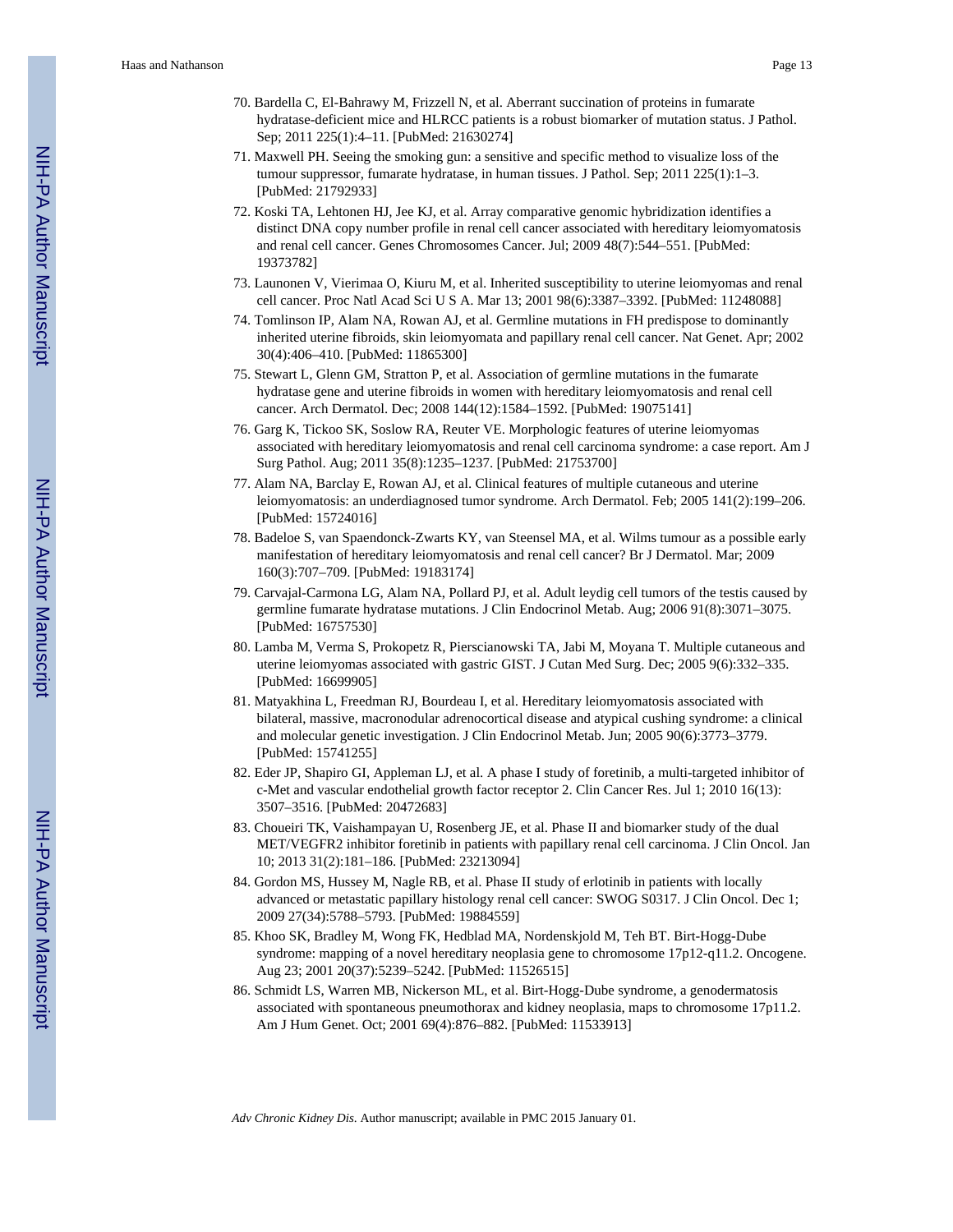- 87. Nickerson ML, Warren MB, Toro JR, et al. Mutations in a novel gene lead to kidney tumors, lung wall defects, and benign tumors of the hair follicle in patients with the Birt-Hogg-Dube syndrome. Cancer Cell. Aug; 2002 2(2):157–164. [PubMed: 12204536]
- 88. Benhammou JN, Vocke CD, Santani A, et al. Identification of intragenic deletions and duplication in the FLCN gene in Birt-Hogg-Dube syndrome. Genes Chromosomes Cancer. Jun; 2011 50(6): 466–477. [PubMed: 21412933]
- 89. Luijten MN, Basten SG, Claessens T, et al. Birt-Hogg-Dube syndrome is a novel ciliopathy. Hum Molec Genet. Jul 6.2013
- 90. Medvetz DA, Khabibullin D, Hariharan V, et al. Folliculin, the product of the Birt-Hogg-Dube tumor suppressor gene, interacts with the adherens junction protein p0071 to regulate cell-cell adhesion. PloS one. 2012; 7(11):e47842. [PubMed: 23139756]
- 91. Gaur K, Li J, Wang D, et al. The Birt-Hogg-Dube tumor suppressor Folliculin negatively regulates ribosomal RNA synthesis. Hum Molec Genet. Jan 15; 2013 22(2):284–299. [PubMed: 23077212]
- 92. Pavlovich CP, Grubb RL 3rd, Hurley K, et al. Evaluation and management of renal tumors in the Birt-Hogg-Dube syndrome. J Urol. May; 2005 173(5):1482–1486. [PubMed: 15821464]
- 93. Khoo SK, Kahnoski K, Sugimura J, et al. Inactivation of BHD in sporadic renal tumors. Cancer Res. Aug 1; 2003 63(15):4583–4587. [PubMed: 12907635]
- 94. da Silva NF, Gentle D, Hesson LB, Morton DG, Latif F, Maher ER. Analysis of the Birt-Hogg-Dube (BHD) tumour suppressor gene in sporadic renal cell carcinoma and colorectal cancer. J Med Genet. Nov; 2003 40(11):820–824. [PubMed: 14627671]
- 95. Menko FH, van Steensel MA, Giraud S, et al. Birt-Hogg-Dube syndrome: diagnosis and management. Lancet Oncol. Dec; 2009 10(12):1199–1206. [PubMed: 19959076]
- 96. Linehan WM, Pinto PA, Bratslavsky G, et al. Hereditary kidney cancer: unique opportunity for disease-based therapy. Cancer. May 15; 2009 115(10 Suppl):2252–2261. [PubMed: 19402075]
- 97. Pena-Llopis S, Vega-Rubin-de-Celis S, Liao A, et al. BAP1 loss defines a new class of renal cell carcinoma. Nat Genet. Jul; 2012 44(7):751–759. [PubMed: 22683710]
- 98. Kapur P, Pena-Llopis S, Christie A, et al. Effects on survival of BAP1 and PBRM1 mutations in sporadic clear-cell renal-cell carcinoma: a retrospective analysis with independent validation. Lancet Oncol. Feb; 2013 14(2):159–167. [PubMed: 23333114]
- 99. Farley MN, Schmidt LS, Mester JL, et al. Germline BAP1 mutation predisposes to familial clearcell renal cell carcinoma. Molec Cancer Res. EPub May 24 2013.
- 100. Popova T, Hebert L, Jacquemin V, et al. Germline BAP1 Mutations Predispose to Renal Cell Carcinomas. Am J Hum Genet. May 14.2013
- 101. Bodmer D, Eleveld M, Ligtenberg M, et al. Cytogenetic and molecular analysis of early stage renal cell carcinomas in a family with a translocation (2;3)(q35;q21). Cancer Genet Cytogenet. Apr 1; 2002 134(1):6–12. [PubMed: 11996788]
- 102. Bonne AC, Bodmer D, Schoenmakers EF, van Ravenswaaij CM, Hoogerbrugge N, van Kessel AG. Chromosome 3 translocations and familial renal cell cancer. Curr Mol Med. Dec; 2004 4(8): 849–854. [PubMed: 15579032]
- 103. Eleveld MJ, Bodmer D, Merkx G, et al. Molecular analysis of a familial case of renal cell cancer and a t(3;6)(q12;q15). Genes Chromosomes Cancer. May; 2001 31(1):23–32. [PubMed: 11284032]
- 104. Foster RE, Abdulrahman M, Morris MR, et al. Characterization of a 3;6 translocation associated with renal cell carcinoma. Genes Chromosomes Cancer. Apr; 2007 46(4):311–317. [PubMed: 17205537]
- 105. Kanayama H, Lui WO, Takahashi M, et al. Association of a novel constitutional translocation t(1q;3q) with familial renal cell carcinoma. J Med Genet. Mar; 2001 38(3):165–170. [PubMed: 11238683]
- 106. Koolen MI, van der Meyden AP, Bodmer D, et al. A familial case of renal cell carcinoma and a t(2;3) chromosome translocation. Kidney Int. Feb; 1998 53(2):273–275. [PubMed: 9461085]
- 107. Comprehensive molecular characterization of clear cell renal cell carcinoma. Nature. Jul 4; 2013 499(7456):43–49. [PubMed: 23792563]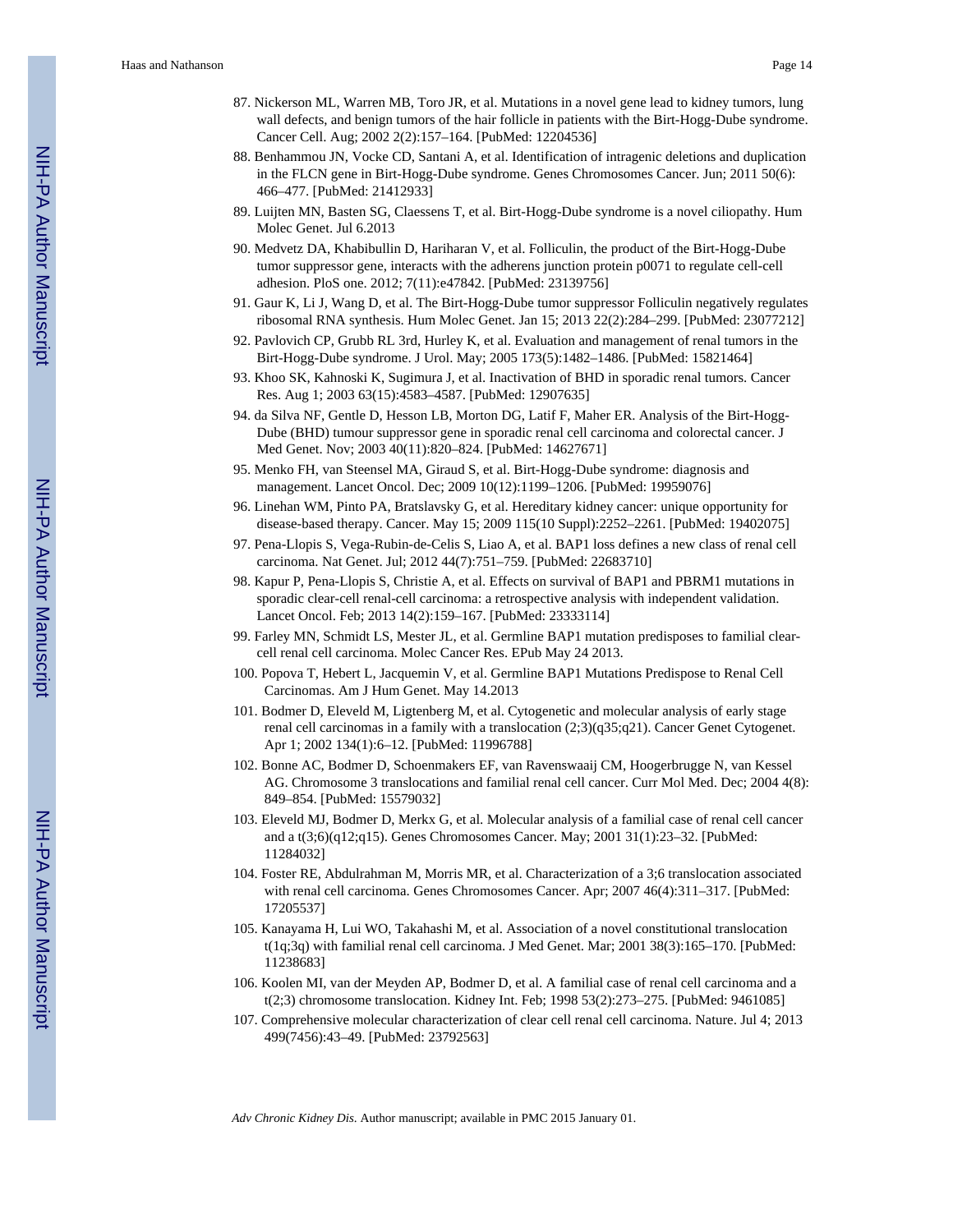- 108. Liaw D, Marsh DJ, Li J, et al. Germline mutations of the PTEN gene in Cowden disease, an inherited breast and thyroid cancer syndrome. Nat Genet. 1997; 16(1):64–67. [PubMed: 9140396]
- 109. Gustafson S, Zbuk KM, Scacheri C, Eng C. Cowden syndrome. Semin Oncol. Oct; 2007 34(5): 428–434. [PubMed: 17920899]
- 110. Zbuk KM, Eng C. Cancer phenomics: RET and PTEN as illustrative models. Nat Rev Cancer. Jan; 2007 7(1):35–45. [PubMed: 17167516]
- 111. Lynch ED, Ostermeyer EA, Lee MK, et al. Inherited mutations in PTEN that are associated with breast cancer, cowden disease, and juvenile polyposis. Am J Hum Genet. 1997; 61(6):1254– 1260. [PubMed: 9399897]
- 112. Tan MH, Mester JL, Ngeow J, Rybicki LA, Orloff MS, Eng C. Lifetime cancer risks in individuals with germline PTEN mutations. Clin Cancer Res. Jan 15; 2012 18(2):400–407. [PubMed: 22252256]
- 113. Kondo K, Yao M, Kobayashi K, et al. PTEN/MMAC1/TEP1 mutations in human primary renalcell carcinomas and renal carcinoma cell lines. Int J Cancer. Jan 15; 2001 91(2):219–224. [PubMed: 11146448]
- 114. Letouze E, Martinelli C, Loriot C, et al. SDH Mutations Establish a Hypermethylator Phenotype in Paraganglioma. Cancer cell. Jun 10; 2013 23(6):739–752. [PubMed: 23707781]
- 115. Astuti D, Latif F, Dallol A, et al. Gene mutations in the succinate dehydrogenase subunit SDHB cause susceptibility to familial pheochromocytoma and to familial paraganglioma. Am J Hum Genet. 2001; 69(1):49–54. [PubMed: 11404820]
- 116. Amar L, Baudin E, Burnichon N, et al. Succinate dehydrogenase B gene mutations predict survival in patients with malignant pheochromocytomas or paragangliomas. J Clin Endocrinol Metab. Oct; 2007 92(10):3822–3828. [PubMed: 17652212]
- 117. Ricketts C, Woodward ER, Killick P, et al. Germline SDHB mutations and familial renal cell carcinoma. J Natt Cancer Inst. Sep 3; 2008 100(17):1260–1262.
- 118. Vanharanta S, Buchta M, McWhinney SR, et al. Early-onset renal cell carcinoma as a novel extraparaganglial component of SDHB-associated heritable paraganglioma. Am J Hum Genet. Jan; 2004 74(1):153–159. [PubMed: 14685938]
- 119. Morris MR, Maina E, Morgan NV, et al. Molecular genetic analysis of FIH-1, FH, and SDHB candidate tumour suppressor genes in renal cell carcinoma. J Clin Pathol. Jul; 2004 57(7):706– 711. [PubMed: 15220362]
- 120. Ricketts CJ, Shuch B, Vocke CD, et al. Succinate dehydrogenase kidney cancer: an aggressive example of the Warburg effect in cancer. J Urol. Dec; 2012 188(6):2063–2071. [PubMed: 23083876]
- 121. Crino PB, Nathanson KL, Henske EP. The tuberous sclerosis complex. N Engl J Med. Sep 28; 2006 355(13):1345–1356. [PubMed: 17005952]
- 122. Identification and characterization of the tuberous sclerosis gene on chromosome 16. Cell. Dec 31; 1993 75(7):1305–1315. [PubMed: 8269512]
- 123. Kozlowski P, Roberts P, Dabora S, et al. Identification of 54 large deletions/duplications in TSC1 and TSC2 using MLPA, and genotype-phenotype correlations. Hum Genet. May; 2007 121(3–4): 389–400. [PubMed: 17287951]
- 124. van Slegtenhorst M, de Hoogt R, Hermans C, et al. Identification of the tuberous sclerosis gene TSC1 on chromosome 9q34. Science. Aug 8; 1997 277(5327):805–808. [PubMed: 9242607]
- 125. Dabora SL, Jozwiak S, Franz DN, et al. Mutational analysis in a cohort of 224 tuberous sclerosis patients indicates increased severity of TSC2, compared with TSC1, disease in multiple organs. Am J Hum Genet. Jan; 2001 68(1):64–80. [PubMed: 11112665]
- 126. Dixon BP, Hulbert JC, Bissler JJ. Tuberous sclerosis complex renal disease. Nephron Exp Nephrol. 2011; 118(1):e15–20. [PubMed: 21071977]
- 127. Bissler JJ, Kingswood JC, Radzikowska E, et al. Everolimus for angiomyolipoma associated with tuberous sclerosis complex or sporadic lymphangioleiomyomatosis (EXIST-2): a multicentre, randomised, double-blind, placebo-controlled trial. Lancet. Mar 9; 2013 381(9869):817–824. [PubMed: 23312829]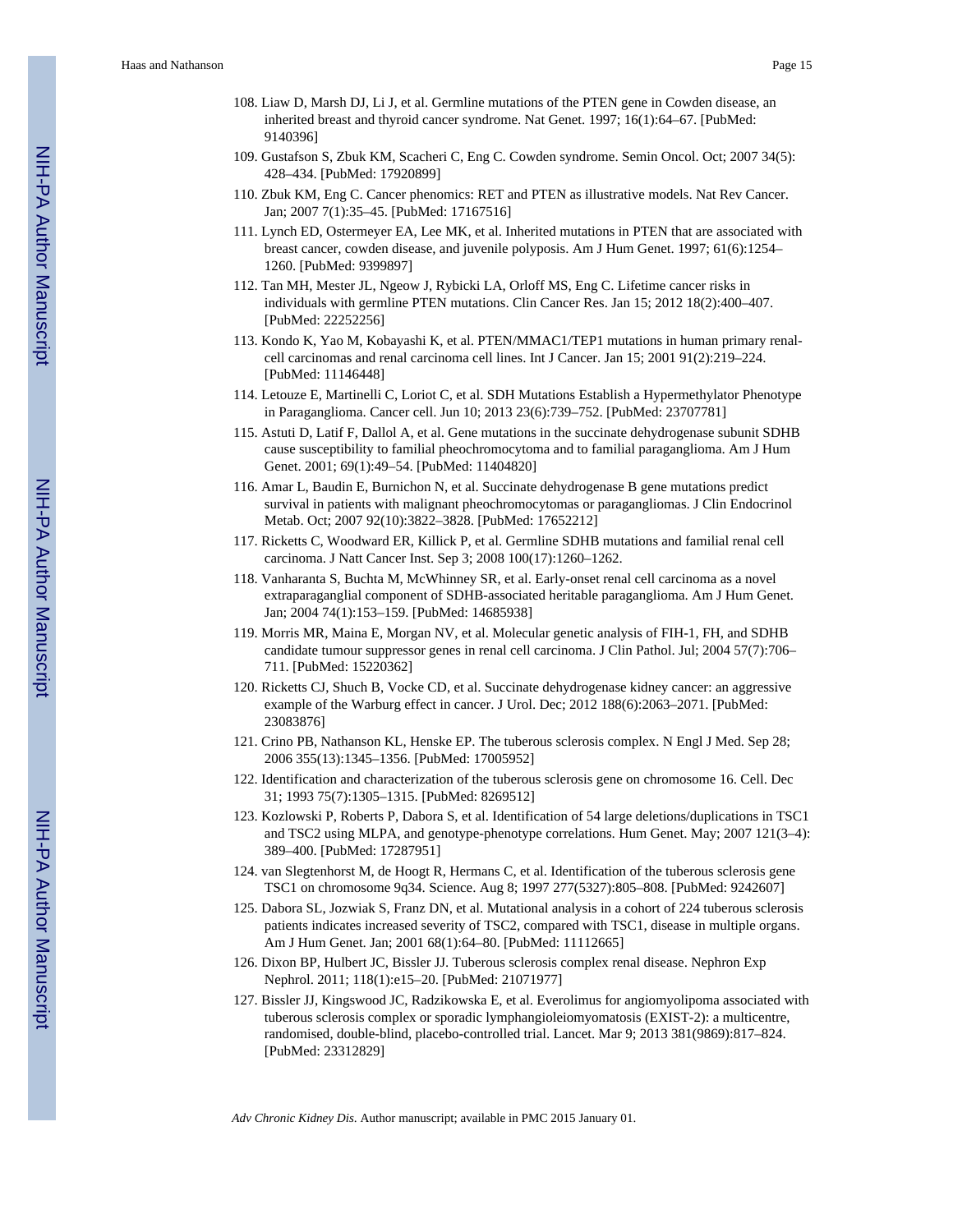#### **Clinical Summary**

- **•** Currently there are ten inherited cancer susceptibility syndromes which are associated with an increased risk of renal tumors, of varying pathological types.
- **•** Therapeutic options for the treatment of renal tumors associated with cancer susceptibility syndromes are expanding, and are discussed herein.